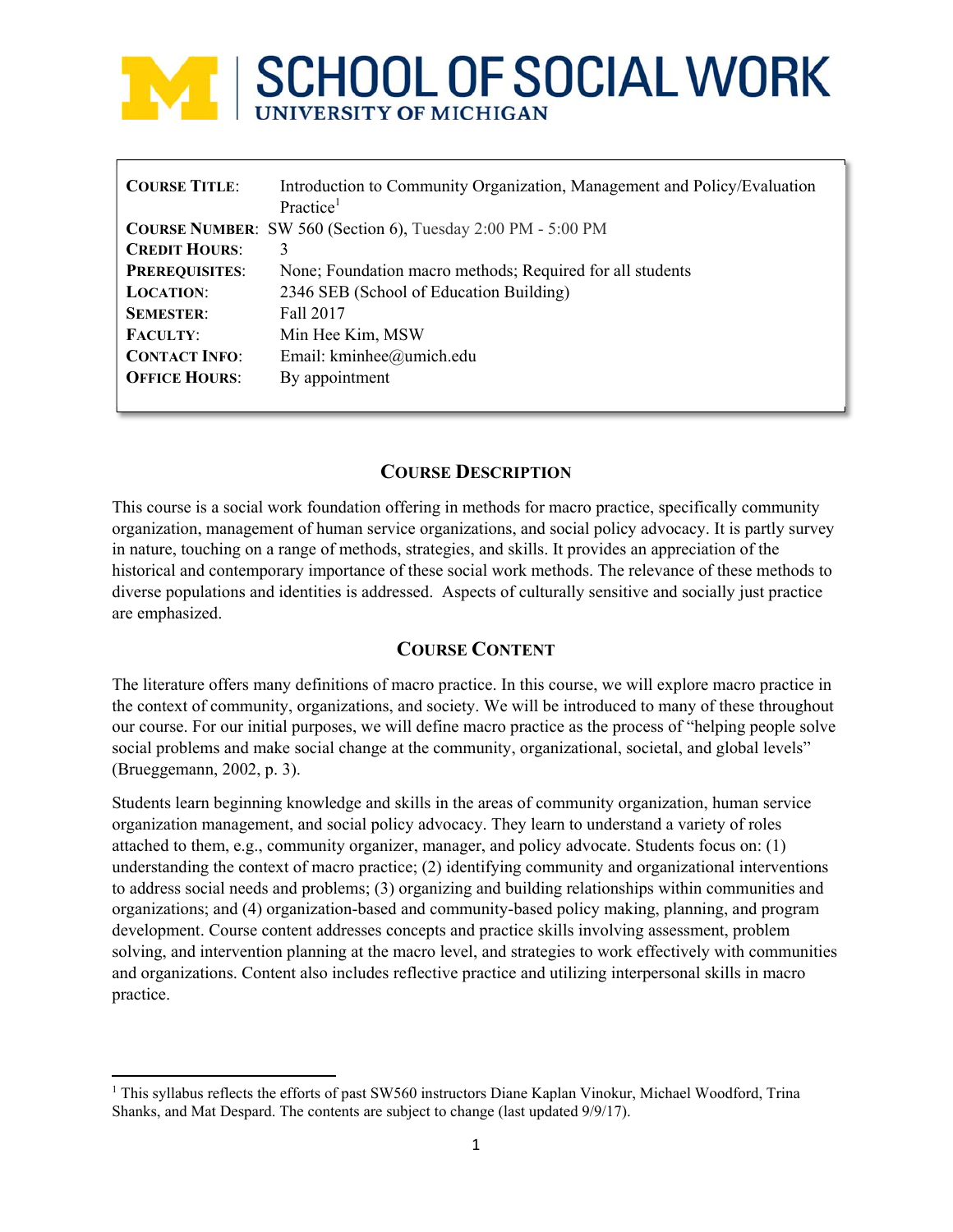# **COURSE COMPETENCIES AND PRACTICE BEHAVIORS**

This course addresses the following competencies and practice behaviors:

COMPETENCY 1—Identify as a professional social worker and conduct oneself accordingly. Social workers serve as representatives of the profession, its mission, and its core values. They know the profession's history. Social workers commit themselves to the profession's enhancement and to their own professional conduct and growth. Social workers

- advocate for client access to the services of social work;
- attend to professional roles and boundaries

COMPETENCY 2—Apply social work ethical principles to guide professional practice. Social workers have an obligation to conduct themselves ethically and to engage in ethical decision-making. Social workers are knowledgeable about the value base of the profession, its ethical standards, and relevant law. Social workers

- recognize and manage personal values in a way that allows professional values to guide practice;
- make ethical decisions by applying standards of the National Association of Social Workers Code of Ethics and, as applicable, of the International Federation of Social Workers/International Association of Schools of Social Work Ethics in Social Work Statement of Principles;
- apply strategies of ethical reasoning to arrive at principled decisions

COMPETENCY 3—Apply critical thinking to inform and communicate professional judgments. Social workers are knowledgeable about the principles of logic, scientific inquiry, and reasoned discernment. They use critical thinking augmented by creativity and curiosity. Critical thinking also requires the synthesis and communication of relevant information. Social workers

- distinguish, appraise, and integrate multiple sources of knowledge, including research-based knowledge, and practice wisdom;
- analyze models of assessment, prevention, intervention, and evaluation;
- demonstrate effective oral and written communication in working with individuals, families, groups, organizations, communities, and colleagues.

COMPETENCY 4—Engage diversity and difference in practice. Social workers understand how diversity characterizes and shapes the human experience and is critical to the formation of identity. The dimensions of diversity are understood as the intersectionality of multiple factors including age, class, color, culture, disability, ethnicity, gender, gender identity and expression, immigration status, political ideology, race, religion, sex, and sexual orientation. Social workers appreciate that, as a consequence of difference, a person's life experiences may include oppression, poverty, marginalization, and alienation as well as privilege, power, and acclaim. Social workers

- recognize the extent to which a culture's structures and values may oppress, marginalize, alienate, or create or enhance privilege and power;
- gain sufficient self-awareness to eliminate the influence of personal biases and values in working with diverse groups;
- recognize and communicate their understanding of the importance of difference in shaping life experiences

COMPETENCY 5—Advance human rights and social and economic justice. Each person, regardless of position in society, has basic human rights, such as freedom, safety, privacy, an adequate standard of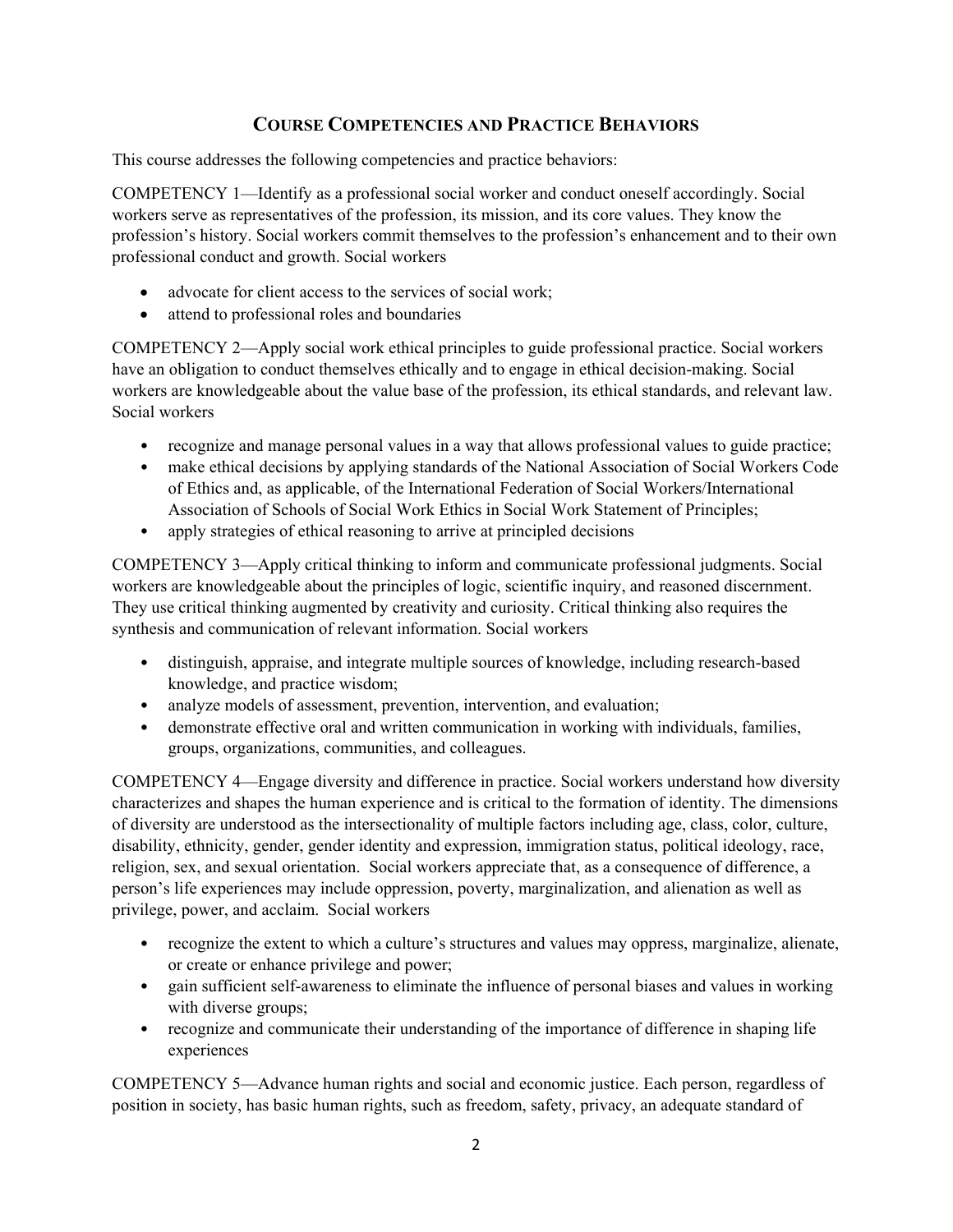living, health care, and education. Social workers recognize the global interconnections of oppression and are knowledgeable about theories of justice and strategies to promote human and civil rights. Social work incorporates social justice practices in organizations, institutions, and society to ensure that these basic human rights are distributed equitably and without prejudice. Social workers

- advocate for human rights and social and economic justice; and
- engage in practices that advance social and economic justice.

COMPETENCY 6—Engage in research-informed practice and practice-informed research. Social workers use practice experience to inform research, employ evidence-based interventions, evaluate their own practice, and use research findings to improve practice, policy, and social service delivery. Social workers comprehend quantitative and qualitative research and understand scientific and ethical approaches to building knowledge. Social workers

use research evidence to inform practice.

COMPETENCY 7—Apply knowledge of human behavior and the social environment. Social workers are knowledgeable about human behavior across the life course; the range of social systems in which people live; and the ways social systems promote or deter people in maintaining or achieving health and wellbeing. Social workers apply theories and knowledge from the liberal arts to understand biological, social, cultural, psychological, and spiritual development. Social workers

- utilize conceptual frameworks to guide the processes of assessment, intervention, and evaluation; and
- critique and apply knowledge to understand person and environment.

COMPETENCY 8—Engage in policy practice to advance social and economic well-being and to deliver effective social work services. Social work practitioners understand that policy affects service delivery, and they actively engage in policy practice. Social workers know the history and current structures of social policies and services; the role of policy in service delivery; and the role of practice in policy development. Social workers

- analyze, formulate, and advocate for policies that advance social well-being
- collaborate with colleagues and clients for effective policy action.

COMPETENCY 9—Respond to contexts that shape practice. Social workers are informed, resourceful, and proactive in responding to evolving organizational, community, and societal contexts at all levels of practice. Social workers recognize that the context of practice is dynamic, and use knowledge and skill to respond proactively. Social workers

- continuously discover, appraise, and attend to changing locales, populations, scientific and technological developments, and emerging societal trends to provide relevant services
- promote sustainable changes in service delivery and practice to improve the quality of social services.

COMPETENCY 10—Engage, assess, intervene, and evaluate with individuals, families, groups, organizations, and communities. Professional practice involves the dynamic and interactive processes of engagement, assessment, intervention, and evaluation at multiple levels. Social workers have the knowledge and skills to practice with individuals, families, groups, organizations, and communities. Practice knowledge includes identifying, analyzing, and implementing evidence-based interventions designed to achieve client goals; using research and technological advances; evaluating program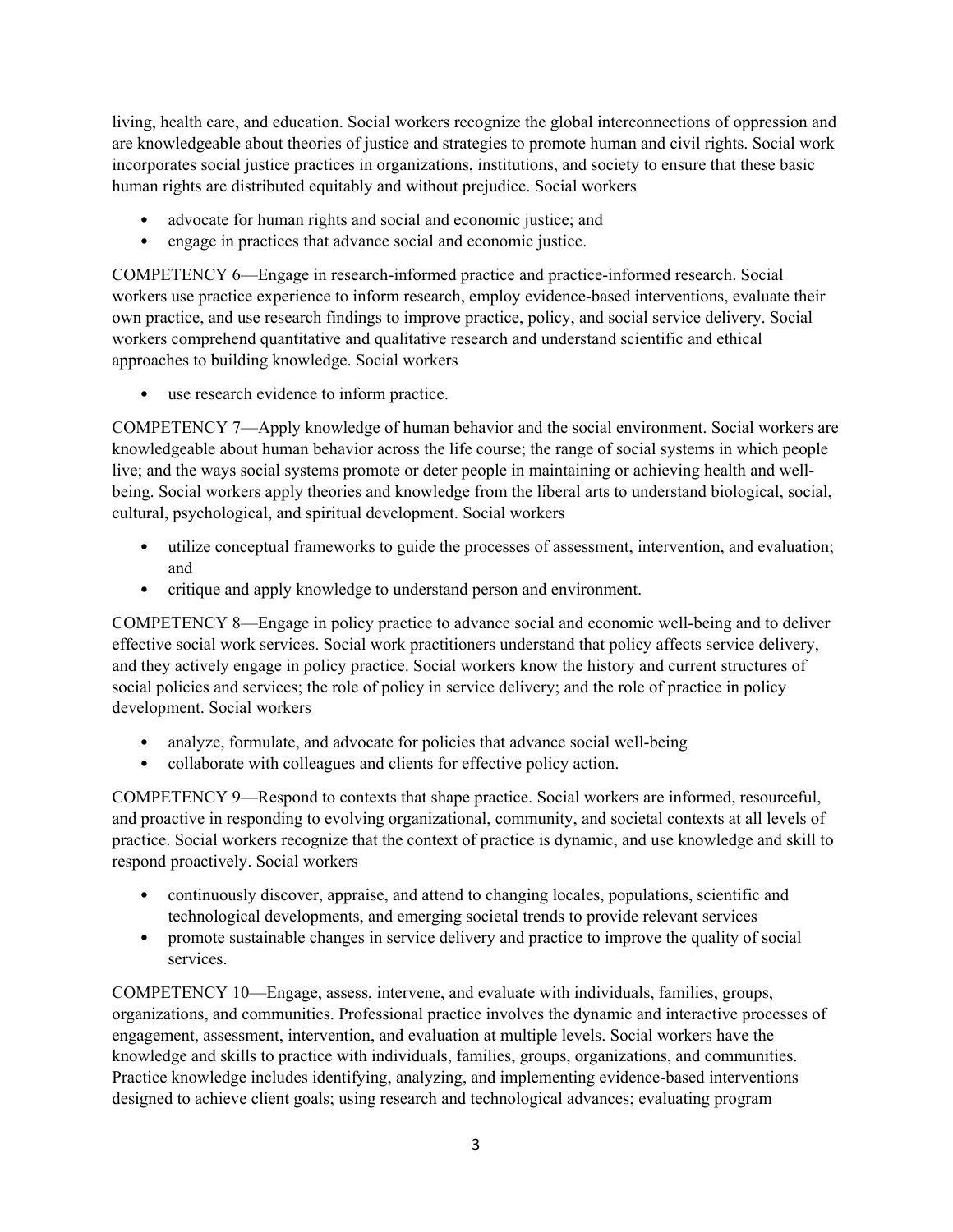outcomes and practice effectiveness; developing, analyzing, advocating, and providing leadership for policies and services; and promoting social and economic justice.

COMPETENCY 10(b)—Assessment

Social workers

- collect, organize, and interpret client data
- assess client strengths and limitations
- develop mutually agreed-on intervention goals and objectives; and
- select appropriate intervention strategies.

#### COMPETENCY 10(c)—Intervention

Social workers

- initiate actions to achieve organizational goals
- implement prevention interventions that enhance client capacities;
- help clients resolve problems;
- negotiate, mediate, and advocate for clients; and
- facilitate transitions and endings.

#### COMPETENCY 10(d)—Evaluation

Social workers

• critically analyze, monitor, and evaluate interventions.

# **COURSE OBJECTIVES**

On completion of this course, students using a generalist social work practice framework will be able to:

- 1. Describe the historical, social, political and economic forces that have shaped and continue to shape macro practice in social work. (Practice Behaviors 4.1, 9.1)
- 2. Identify community organization, management, and policy-advocacy strategies for dealing with contemporary social work and social welfare problems. (Practice Behaviors 1.1, 3.1, 5.2, 5.3, 6.2, 8.1)
- 3. Demonstrate beginning level community organization, management, and policy advocacy skills in promoting social work values. (Practice Behaviors 3.1, 3.3, 4.3, 5.2, 5.3, 8.1, 8.2, 9.2, 10.c.1, 10.c.2, 10.c.3, 10.c.4, 10.c.5, 10.d.1)
- 4. Apply NASW's Code of Ethics and other professional codes to the selection of action strategies, and in particular applying them to those situations which affect disadvantaged/discriminated against populations. (Practice Behaviors 1.3, 2.1, 2.2, 2.4, 4.2, 5.3)
- 5. Demonstrate the ability to utilize selected macro assessment tools (e.g., community profiles, asset maps, community needs and strengths assessment, Census data analysis, windshield surveys, SWOT analysis, force field analysis, flow-charts, nominal group technique, task analysis, and ethical analysis) to develop client-centered interventions. (Practice Behaviors 3.1, 3.2, 7.1, 7.2; 10.b.1, 10.b.2, 10.b.3, 10.b.4, 10.c.1, 10.c.2, 10.c.3, 10.c.4, 10.c.5 )
- 6. Specify/identify those situations in which social workers are likely to be central to addressing major social welfare concerns. (Practice Behaviors 5.3, 7.2) 7. Identify salient connections between macro practice and interpersonal practice. (Practice Behaviors 3.2, 7.1, 7.2)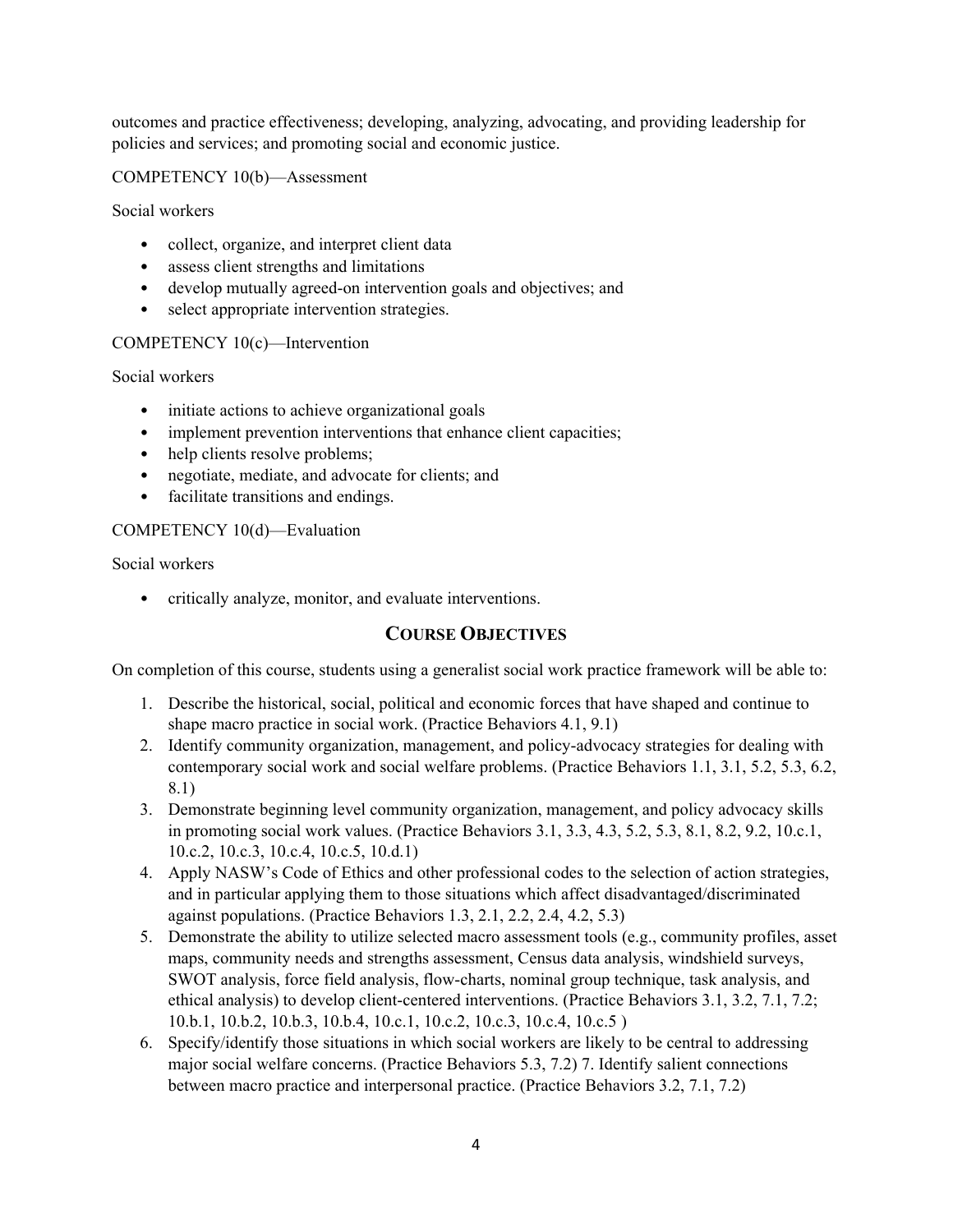# **RELATIONSHIP OF THIS COURSE TO THE SSW'S FOUR CURRICULAR THEMES**

## **Theme Relation to Multiculturalism & Diversity:**

will be addressed through methods such as the use of readings, examples, cases, and role plays, and the development of intervention tools that explore multi-cultural and diversity issues from at least five perspectives: 1) the worker, (community organizer herself or himself); 2) the manager; 3) the policy analyst/advocate; 4) the organization or program; 5) the community or client system.

#### **Theme Relation to Social Justice:**

will be addressed through the use of readings, examples, cases, and role plays, and the development of intervention tools that enable workers to secure better representation of underrepresented community members and points of view in the community, agency, and polity, and to address, through the attainment of program goals, issues of historic exclusion and exploitation. Techniques of both transactional and transformational change are considered.

#### **Theme Relation to Promotion, Prevention, Treatment & Rehabilitation:**

will be addressed through the use of readings, examples, cases, and role plays, and the development of intervention tools that explore special attention to the benefits of early intervention, (promotion and prevention), risks attendant to the use of various methods (treatment), and the need for longer term connection and follow-up (rehabilitation).

#### **Theme Relation to Behavioral and Social Science Research:**

will be addressed through the use of readings, examples, cases, and role plays, and the development of intervention tools that explore the perspectives of social and behavioral science theory on the community, the organization, and the polity. Organizational, political science, and community theories will be important bases for class analyses.

#### **Relationship to SW Ethics and Values:**

The course will address ethical and value issues related to working with, and in, organizations, communities, societies, and in conducting policy-focused research in these areas. For example, as employees of organizations, members of communities, and citizens of states, social workers must work to ensure equal treatment for all citizens, while at the same time expressing preferential programmatic attention to the most disadvantaged within those systems. The course will also focus on social workers' responsibility as professionals to promote the general welfare through working toward the elimination of discrimination, expanding choices for all persons, encouraging respect for diversity, advocating for progressive changes in social policies, and encouraging informed participation by the public. Faculty Approved: October 17, 2012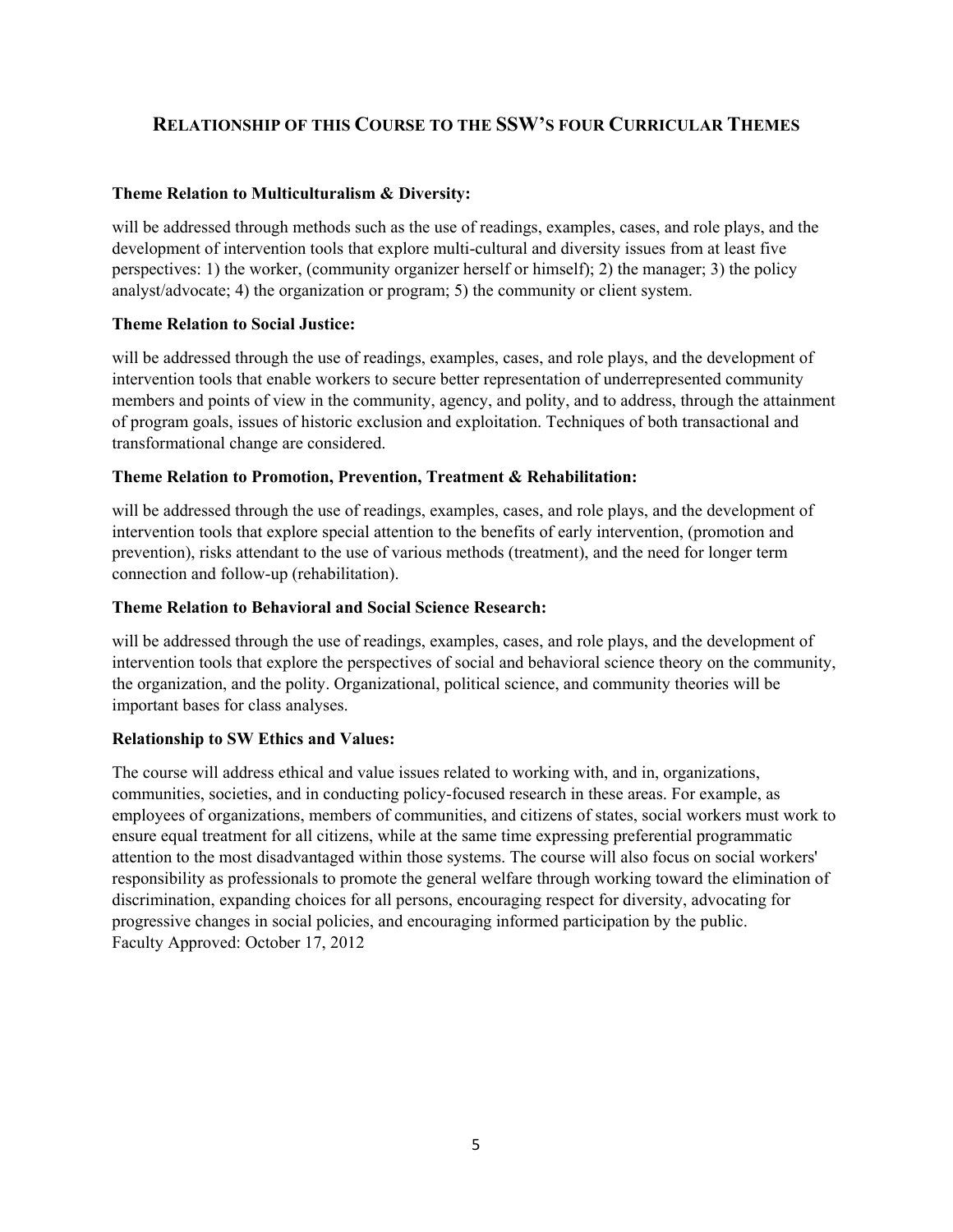# **LEARNING PHILOSOPHY AND ENVIRONMENT**

Teaching and learning in this course will be guided by the principles of adult education<sup>2</sup> and empowerment. Among other key elements, these frameworks highlight all participants in the educational endeavor as active and selfdirected learners. A core concept of each tradition is valuing your experiences and the potential for sharing these to deepen individual and group learning. You are encouraged to share your insights with the group throughout the semester, while maintaining a reflexive stance.

Each individual brings to the educational endeavor different strengths, knowledge, and various levels of understanding of macro practice; therefore, collaboration will help ensure individual and collective success in our course. Additionally, few community organizers, leaders and managers in human service agencies, and policy analysts and advocates work entirely on their own. Accordingly the classroom is meant to be a space where we can all practice the skills of collaboration; hence, our learning environment will be based on shared leadership and the principle that we

Empowerment in the classroom occurs by each classroom actor

- $\triangle$  Respecting one another
- Validating one another's experiences and insights
- $\triangleleft$  Drawing on her/his own strengths and those of others
- Responsibly sharing her/his power
- Working collaboratively
- $\div$  Taking responsibility for her/his own learning
- $\div$  Thinking independently and critically

Huff, M.T., & Johnson, M.M. (1998). Empowering students in a graduate-level social work course. *Journal of Social Work Education*, 34(3), 375- 385.

are all potential teachers and learners. It is hoped that collaboration will occur between students as well as between students and instructor.

#### **Creating a Positive Learning Environment**

It is important to foster an environment in which all participants are willing to express their opinions and perspectives. At times, this can involve some risk, but it is hoped that you will feel comfortable to share your views and queries in order to promote your learning and that of your colleagues.

To encourage this environment, we are all reminded of our professional responsibility to treat one another with respect. If the classroom is to be a space for active learning for all, it cannot reinforce systems of bias and domination, nor can it be confined by political correctness. As course instructor, I will strive to develop a respectful course environment. You too can contribute to this by extending to your colleagues the respect and sensitivity you desire.

Questioning one another is a part of a positive and productive learning process. Such questioning should be done in a collegial and professional manner, which involves listening to, recognizing, and respecting others' views, even if we do not agree with the perspectives being advanced. At times it may be necessary to challenge the ideas someone presents, but it is important to do so in a manner that calls into question the ideas outlined, not the person who presents them.

<sup>&</sup>lt;sup>2</sup> Adult learning approaches typically include an appreciation that (a) adults are autonomous, goal- and relevancyoriented, practical, and self-directed, (b) adults have past life experience and knowledge that can connect to current learning; and (c) adults must be treated with respect. (See Malcolm Knowles' classic. The Adult Learner: A Neglected Species (3rd ed.). Houston, TX: Gulf Publishing Company, 1984).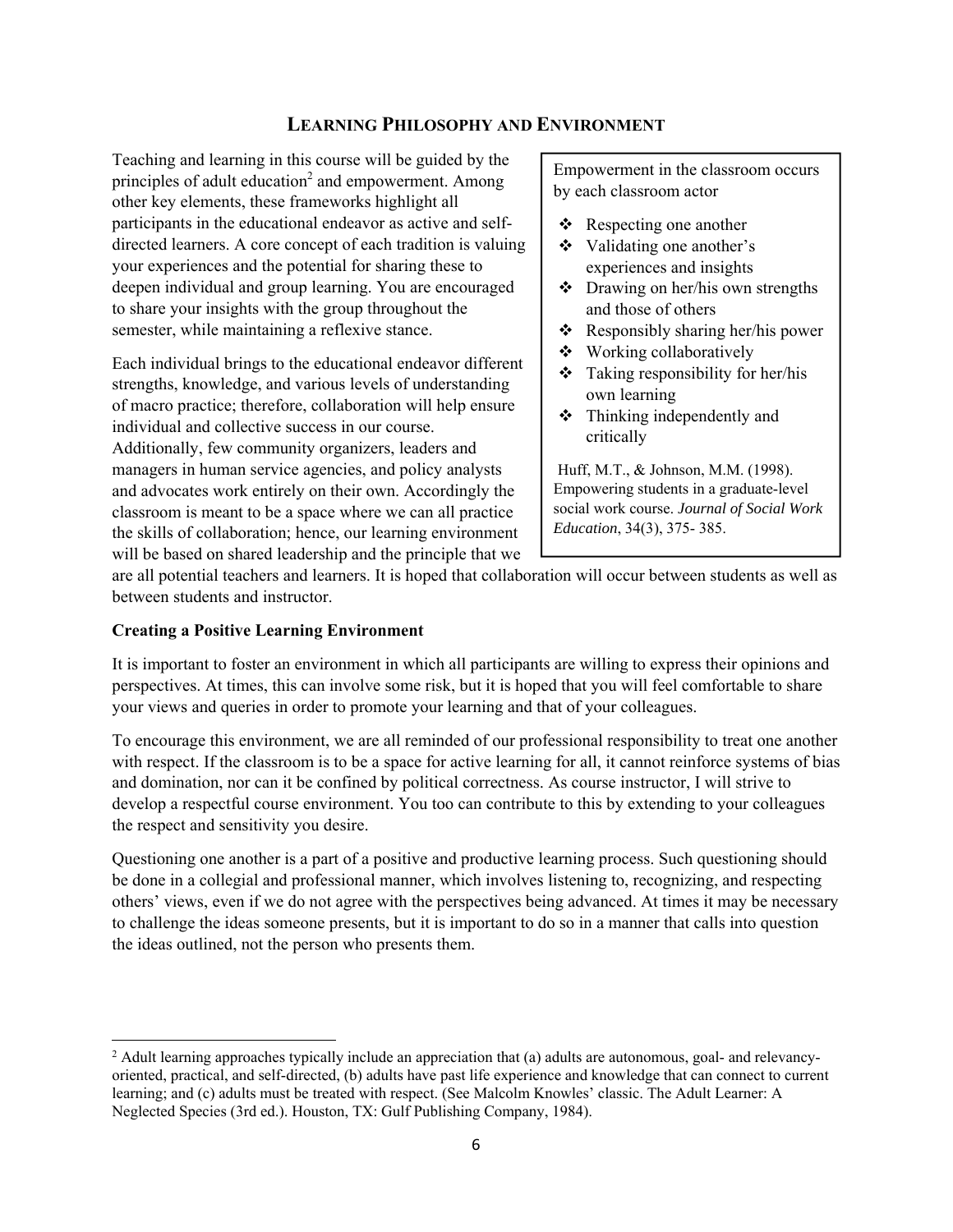# **ACCOMMODATIONS**

If you have a disability or condition that may interfere with your participation in this course, please schedule a private appointment with me as soon as possible to discuss accommodations for your specific needs. This information will be kept strictly confidential. For more information and resources, please contact the Services for Students with Disability office at 734-763-3000 in room G-664 Haven Hall.

Safety and Emergency Preparedness

- In the event of an emergency, dial 9-1-1 from any cell phone or campus phone.
- All University of Michigan students, faculty and staff are required to familiarize themselves with emergency procedures and protocols for both inside and outside of the classroom. In the event of possible building closure (i.e. severe weather conditions, public health notices, etc.) you may contact (734)764-SSWB(7793) for up-to-date School closure information.
- Be Prepared. Familiarize yourself with the emergency card posted next to the phone in every classroom/meeting room. Review the information on the emergency evacuation sign (located nearest the door) and locate at least (2) emergency exits nearest the classroom.
- If you are concerned about your ability to exit the building in the case of an emergency, contact the Office of Student Services and/or email ssw-ADAcompliance@umich.edu.
- Office of Student Services School of Social Work | Room 1748 734-936-0961
- For more information view the annual Campus Safety Statement at http://www.dpss.umich.edu/.
- Register for UM Emergency Alerts at http://www.dpss.umich.edu/emergencymanagement/alert/.

# **COURSE MATERIALS**

Our class will have a Canvas website (https://canvas.umich.edu) where other required articles and reading materials as well as lecture notes/slides will be posted.

Recommended Text: Coley, SM & Scheinberg, CA (2014) 5th edition. *Proposal Writing: Effective Grantsmanship*. Thousand Oaks, CA: Sage Publications (but any edition is okay)

# **ASSIGNMENTS & GRADING**

There are three (3) major graded assignments for this course as well as an expectation of regular attendance and class participation that contributes to a learning environment. These items are summarized below with their relative weight. Details follow the course outline.

| Assignment                                                                                                                                                                                 | Due Date | Weight |
|--------------------------------------------------------------------------------------------------------------------------------------------------------------------------------------------|----------|--------|
| Advocacy Assignment                                                                                                                                                                        | 10/10    | 25%    |
| Community Profile                                                                                                                                                                          | 11/21    | 30%    |
| Concept/Mini-proposal paper                                                                                                                                                                | 12/5     | 30%    |
| Attendance and participation (including online forum<br>and reflection papers (personal 9/19, pre-profile<br>reflection as a group $10/3$ , advocacy $10/10$ ,<br>community project 11/21) | Ongoing  | 15%    |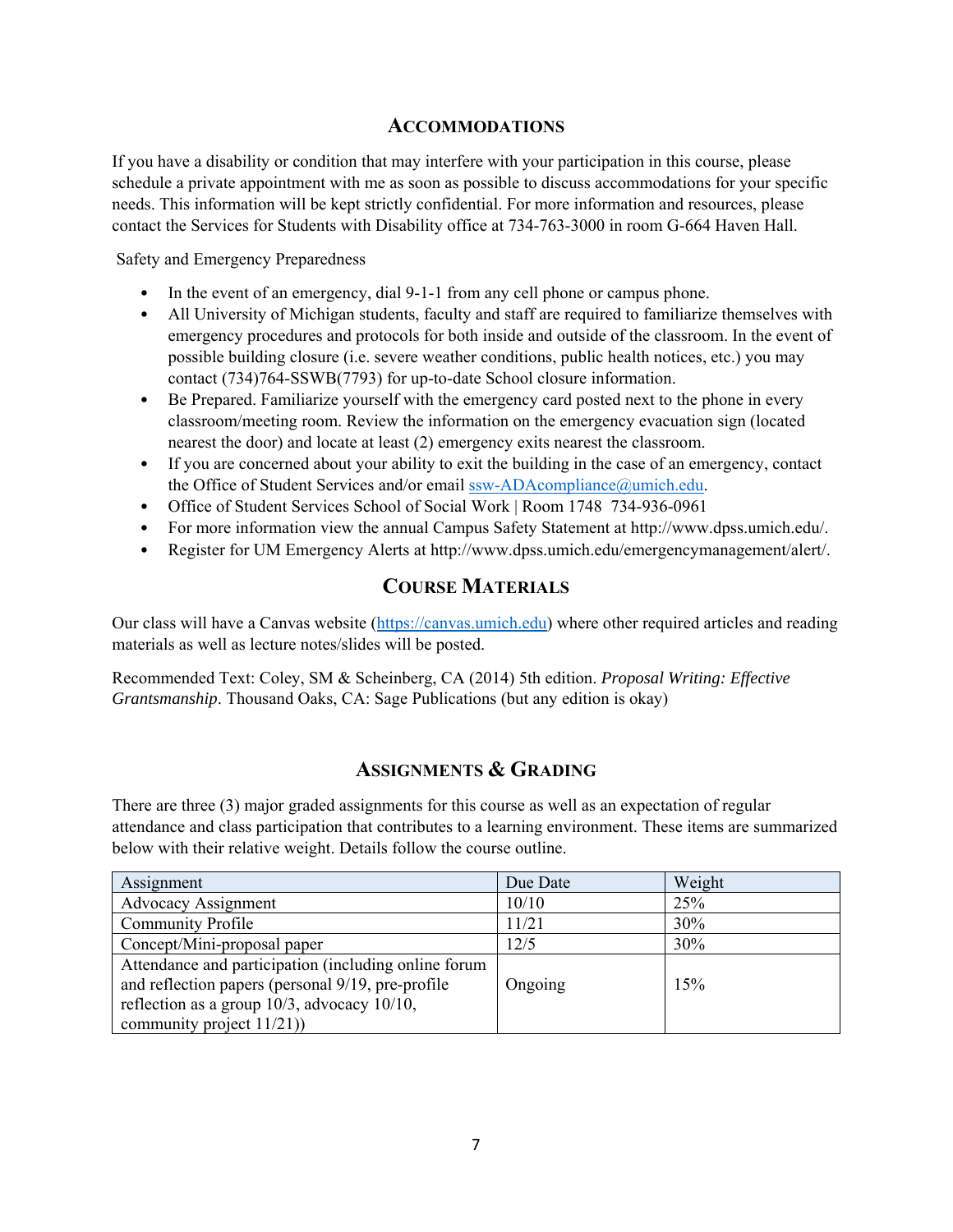#### **CLASS PARTICIPATION**

Class participation is a professional responsibility and a critical element of this course. It is important to be prepared to discuss assigned readings and to share experiential knowledge. To maximize individual and group learning, participation is expected. Feel free to share examples from our experiences (field and others) as well as to draw on current events and literature related to course topics in order to promote all of our learning.

#### **CLASS ATTENDANCE**

School of Social Work policy is that students attend all of their classes. Excessive absences may result in a reduction in grade and will be brought to the attention of the student and the faculty advisor by the course instructor. If a student has more than 2 unexcused absences, it will result in an automatic reduction in the participation grade. Given the nature of course assignments, inclass skill building activities, and group projects, if a student fails to attend most class sessions, the student may not be able to successfully complete assignments and may be asked by the instructor to withdraw from the course. However, if you have a contagious disease that can easily spread in the classroom (e.g. flu), please let me know and do NOT come to class.

#### **RELIGIOUS OBSERVANCES**

Please notify me if religious observances conflict with class attendance or due dates for assignments so we can make appropriate arrangements.

#### **GRADING**

Grades are earned by successfully completing the work on the assignments. A 100 point system is used. At the end of the term, the numerical grades earned for each written assignment will be translated into letter grades according to the following formula:

| $A+98-100$    | $B+87-89$     | $C+77-79$   | $D \leq 69$ (no credit) |
|---------------|---------------|-------------|-------------------------|
| A 94-97       | B 84-86       | C 74-78     |                         |
| $A - 90 - 93$ | $B - 80 - 83$ | $C - 70-73$ |                         |

#### **ADDITIONAL NOTES ON GRADING**

Incompletes are not granted unless it can be demonstrated that it would be unfair to hold the student to the normal limits of the course. The student must formally request in writing an incomplete with the instructor prior to the final week of class.

 All assignments are to be completed by the date due. Exceptions will be granted with the permission of the instructor *in advance* of the due date for the assignment. Assignments submitted late without such permission will be downgraded by half a letter grade each day the assignment is turned in past the due date, including weekends.

 Students are to use APA citation format for each of the assignments. Each assignment needs to include appropriate attribution of authorship for paraphrases or ideas acquired from another source or appropriate citations, including page numbers, for direct quotes. Please review the Student Guide section on "Ethical Conduct in the University Environment." This section specifically addresses plagiarism and the possible consequences for engaging in this behavior. The University of Michigan Library system has an on-line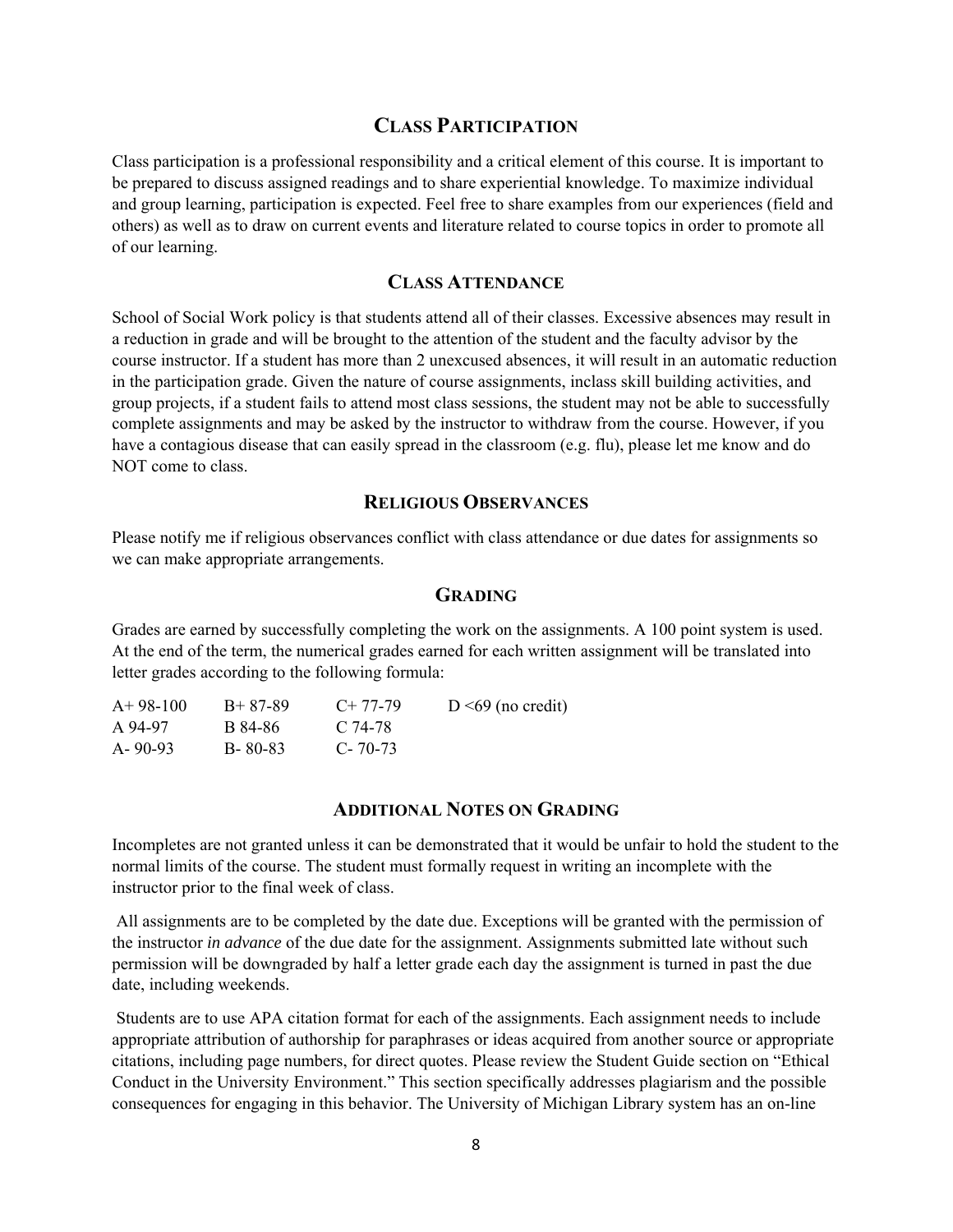resource that can assist you in preparing proper citations for assignments using APA format. Go to: (http://www.lib.mich.edu/ug/research/citation guide/AP5thed/pdf )

*No other aspects of the APA style guide will be used*. Instead, students are expected to prepare all assignments as "professional reports," i.e., single-spaced, plenty of white space, generous use of headings & sub-headings, underlining, italics, bold, etc.

 If you feel that an assignment has not been assessed fairly, you may appeal your grade. To do so, you must provide me with a *written* explanation of the nature of your grievance *within one week* of receiving your grade. Please be advised that there is no guarantee that I will raise your grade; in fact, it is possible that I may lower your grade. For this reason, you should appeal a grade as a last resort when you feel certain that you have been graded unfairly.

# **OTHER COURSE POLICIES**

#### **Plagiarism:**

Plagiarism and other forms of academic misconduct are unacceptable and will be dealt with per university policy. For more information, please see the MSW Student Guide.

#### **Email Policy & Office Hours:**

All course related emails must contain "560" in the subject line. Any email that does not contain "560" may be marked as spam and deleted. I endeavor to respond to emails within 24 hours during the week. If you have not received a response in 48 hours, please send a follow up email. Emails sent on Friday or the weekend will be answered the following Monday or Tuesday. Office hours (see below) are the best format for us to have a substantive discussion about course content rather than email.

#### **Cell phones and laptops:**

Silence your cell phones and put them away during class. If you must make or receive a phone call during class, please excuse yourself to do so. Laptops can be a useful tool for taking notes and referencing course readings. They can also be very distracting. You are encouraged to thoughtfully consider how you incorporate your laptop into your learning process.

#### **Office Hours:**

Due to the busy pace of MSW student life, I am not holding extensive formal office hours this semester. Instead I will be around immediately after class to answer brief questions and to make appointments for longer, more substantive meetings. Please do not hesitate to make an appointment.

Please note I reserve the right to amend this syllabus during the semester in order to meet the educational needs of the class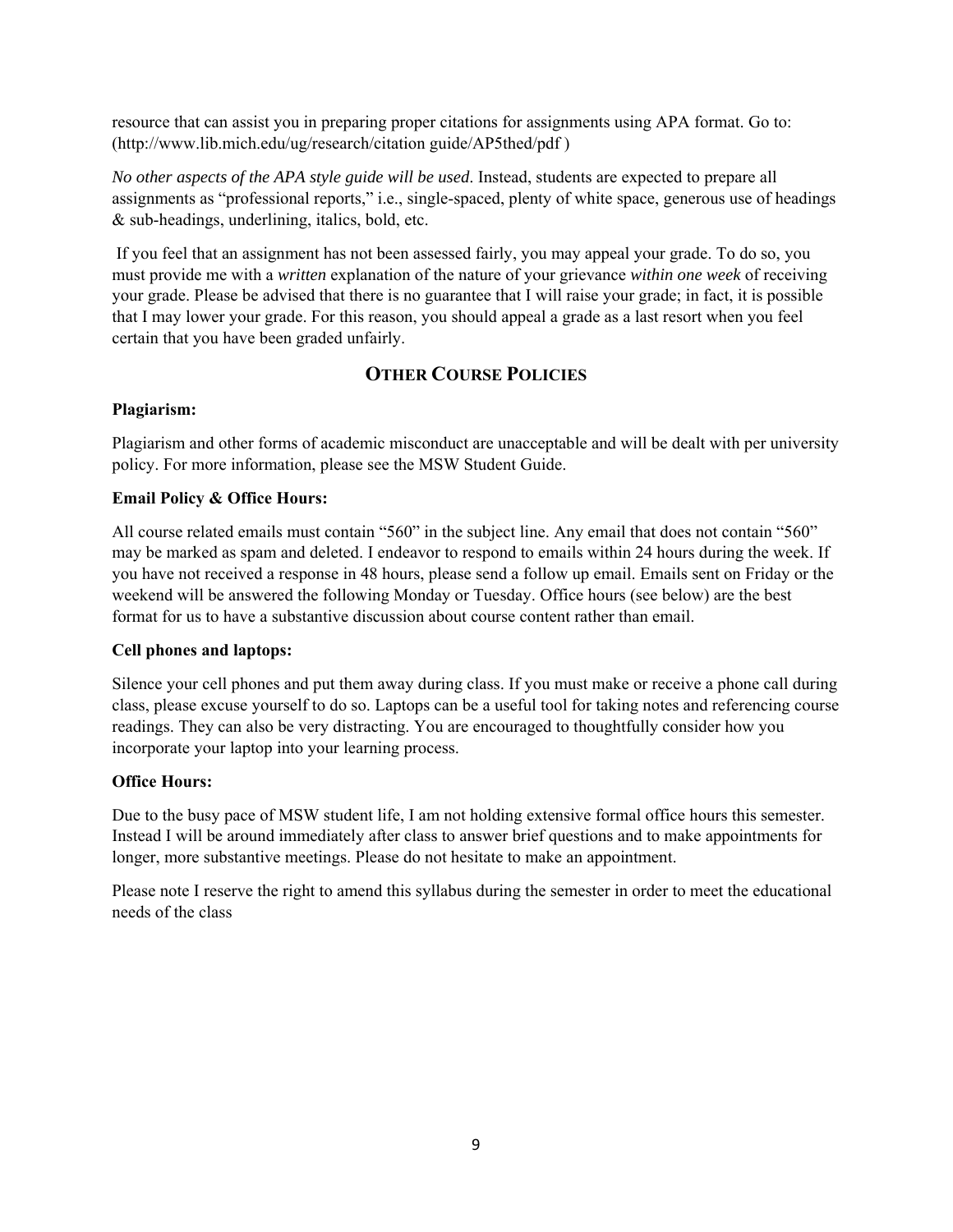# **COURSE OUTLINE AND READINGS**

#### 9/ 5 Introduction

#### **Objectives**

- 1. Understand course learning objectives, content, assignments, and learning processes.
- 2. The scope of macro practice: community, organizational, and policy practice in social work

# **UNIT 1. ADVOCACY & POLICY PRACTICE**

9/12 Session 1 What is Macro Practice & Community for Advocacy and Organization

#### **Objectives**

- 1. Define the community and learn different conceptualizations of community and their implications
- 2. Describe typologies of community organization and community organization practice
- 3. Understand the theory basis of community organization practice: Empowerment theory
- 4. Learn ethical issues in macro practice

Video: The Women of Hull House

#### **Readings (Please read before class)**

- Hardcastle (2012), Community Practice Theories and Skills, Chapter 4 "The Concept of Community in Social Work Practice"(pp.94-129). E-book access to UM student: http://ebookcentral.proquest.com/lib/umichigan/reader.action?ppg=144&docID=665402&tm=1504 552990549
- Pyle (2014), Progressive Community Organizing: Reflective Practice in a Globalizing World, Chapter 5 "Critical Organizing Frameworks" (pp. 73-91) E-book access to UM student: http://ebookcentral.proquest.com.proxy.lib.umich.edu/lib/umichigan/reader.action?ppg=88&docID =1323286&tm=1504534932452
- Hardina, D. (2004). Guidelines for ethical practice in community organization, *Social Work* 49 (4), 595- 604.

Recommended Reading:

- Netting, Kettner, McMurty, & Thomas (2012), Social Work Macro Practice, Chapter 1 "An Introduction to Macro Practice in Social Work," (pp. 1-31).
- Uehara, E. et. al. (2013). Grand Challenges for Social Work*, Journal of the Society for Social Work and Research* 4(3), 165-170.

9/19 Session 2 Advocating for Community and Social Change, Part 1 **(First personal reflection Due)** 

#### **Objectives**

- 1. Explain the importance of advocacy with respect to the NASW Code of Ethics.
- 2. Describe roles social workers play in advocating for changes in local, state, and federal public policies.
- 3. Understand the difference between legislative and administrative policy.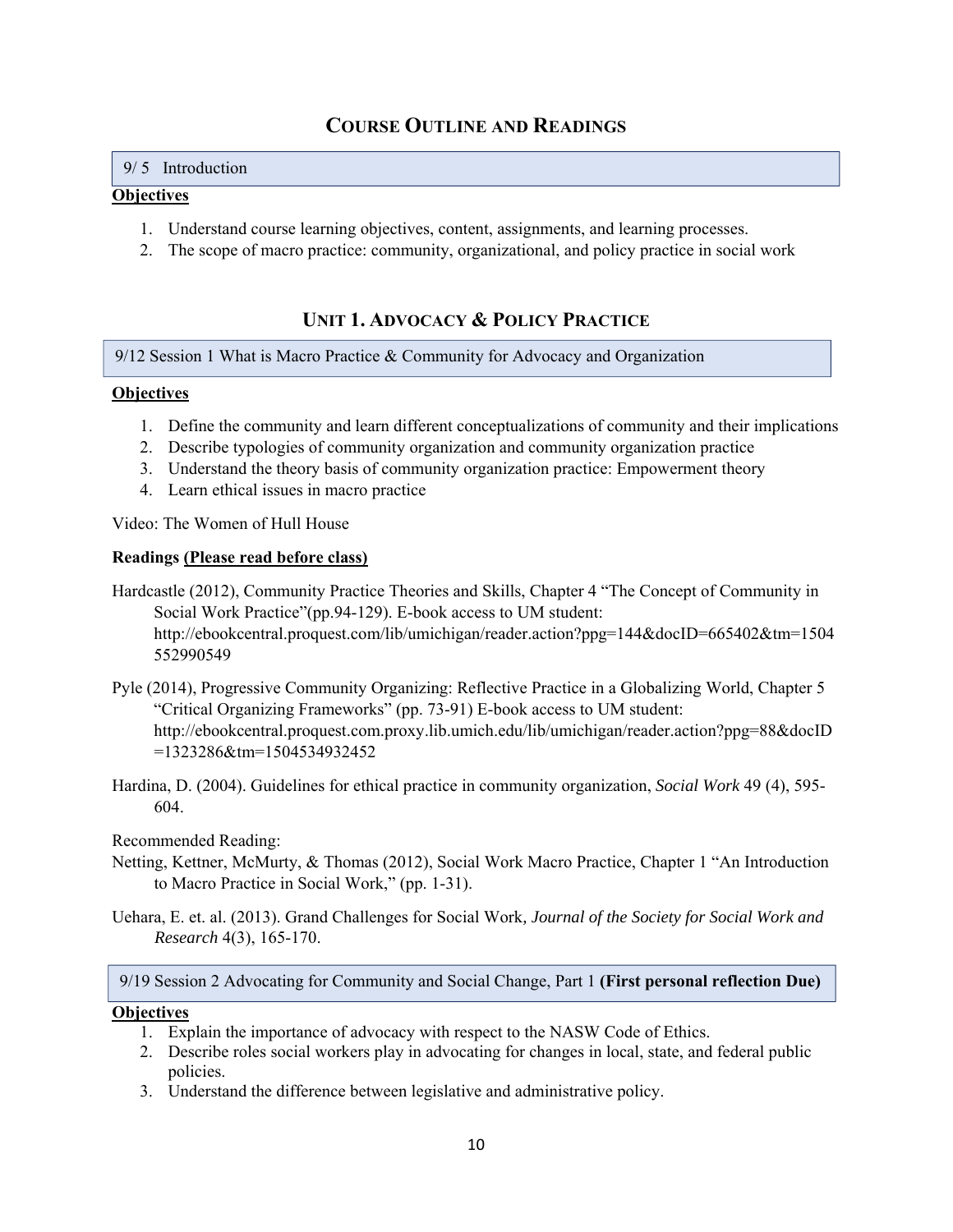#### **Readings**

- National Association of Social Workers, (1996/2008). Code of Ethics, revised, Washington, D.C.: Author. http://www.socialworkers.org/pubs/code/code.asp
- Hoefer, R. (2012). Social justice and advocacy practice. In Advocacy practice for social justice (2nd ed.). Chicago, IL: Lyceum Books.
- Hoefer, R. (2009). Policy Practice and Advocacy. In J. Midgley and M. Livermore, (Eds.) The Handbook of Social Policy (pp.66-82). Thousand Oaks, CA: Sage Publications
- Mondros, J. (2013). Political, social, and legislative action. In M. O. Weil, M. Reisch, & M. Ohmer (Eds.), The handbook of community practice (2nd ed.) (pp. 345-359) Thousand Oaks, CA: Sage.
- Powell, T. J., Garrow, E., Woodford, M. R., & Perron, B. (2013). Policymaking opportunities for direct practice social workers in mental health and addiction services. *Advances in Social Work*, *14*(2), 367-378.

#### Recommended Reading:

- McLaughlin, A. M. (2009). Clinical social workers: Advocates for social justice. *Advances in social work*, 10(1), 51-68.
- Mosley, J. (2013). Recognizing new opportunities: Reconceptualizing policy advocacy in everyday organizational practice. *Social Work*, 58(3), 231-239.

9/26 Session 3 Advocating for Community and Social Change, Part 2

## **Objectives**

- 1. Describe different organizational and community change advocacy strategies (i.e. models of advocacy) and skills social workers need to implement these strategies.
- 2. Explain how to align a strategy on the advocacy spectrum with the problem you are trying to resolve.
- 3. Understand when to advocate on behalf of disadvantaged groups and when to support such groups' self-advocacy efforts.

#### **Readings**

- Hardcastle (2012), Community Practice Theories and Skills, Chapter 12 "Using the Advocacy Spectrum," (pp.340-370).
- Lens, V. (2004). Principled negotiation: A new tool for case advocacy, *Social Work* 49(3), 506-513.
- Gladwell, M. (2010). Small change: why the revolution will not be tweeted. The New Yorker October 4, 42-49. http://www.newyorker.com/magazine/2010/10/04/small-change-malcolm-gladwell
- Stephen, B. (2015) Social Media Helps Black Lives Matter Fight the Power. Wired. https://www.wired.com/2015/10/how-black-lives-matter-uses-social-media-to-fight-the-power/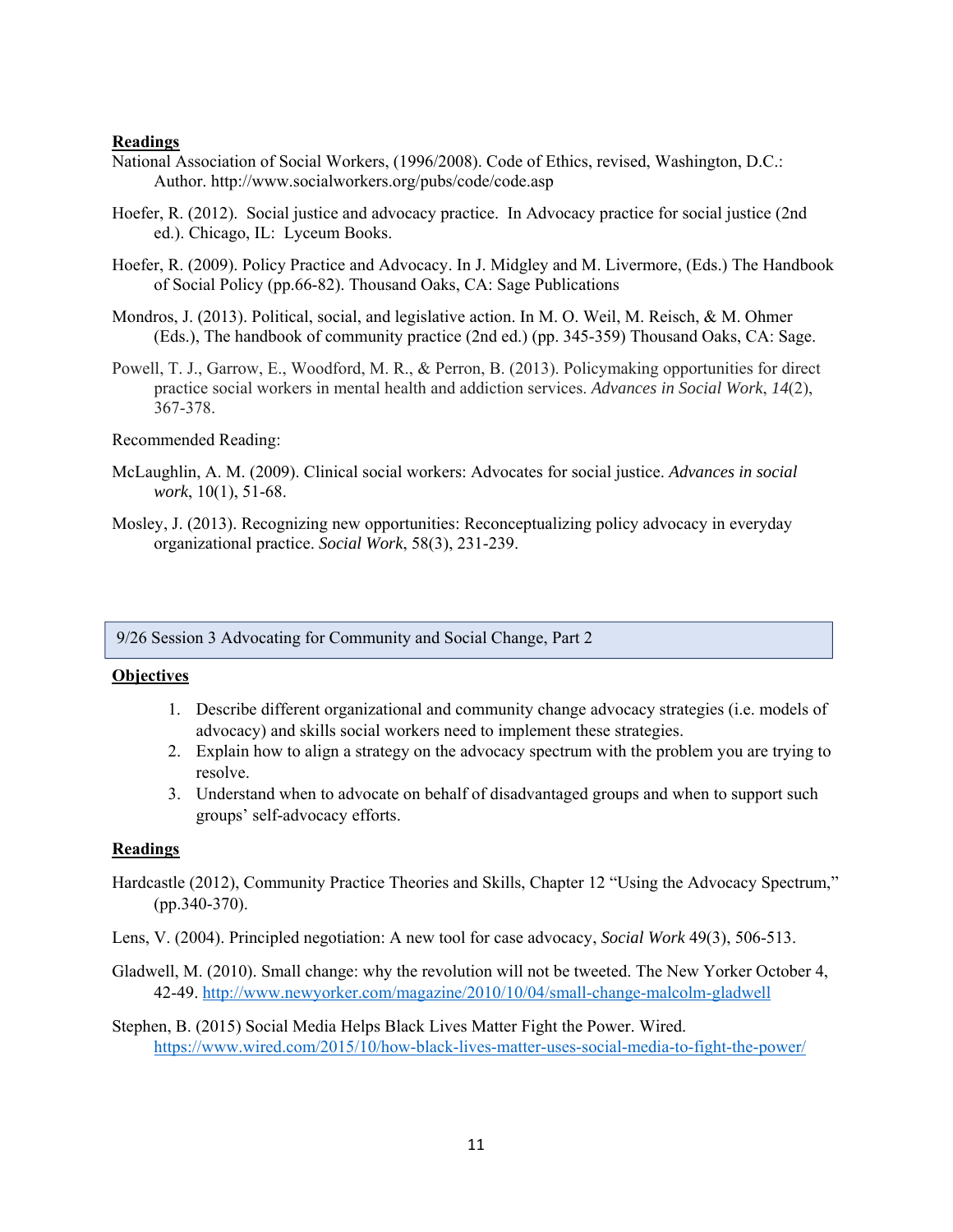# **UNIT 2. COMMUNITY PRACTICE**

10/3 Session 4 Understanding Community Problem and Assets (Pre-profile Reflection DUE)

#### **Objectives**

- 1. Explain how community issues are identified and understood to be problems.
- 2. Describe community assessment methods using both quantitative and qualitative data.
- 3. Understand the importance of and basic methods in mapping a community's assets

\*\*\*\* We will meet with librarian (location TBD) \*\*\*\*

#### **Readings**

- Netting, Kettner, McMurty, & Thomas (2012), Social Work Macro Practice, Chapter 6 "Assessing Communities," (pp. 167-207).
- McKnight, J. (2013). A Basic Guide to ABCD Community Organizing. Asset Based Community Development Institute. Northwestern University, Evanston, IL. OR 1990 McKnight & Kretzmann Mapping Capacity (https://resources.depaul.edu/abcd-institute/publications/publications-bytopic/Documents/MappingCapacity.pdf)

UCLA Center for Health Policy Research (n.d.). Section 4: Key informant interviews. Retrieved from http://healthpolicy.ucla.edu/programs/health-data/trainings/Documents/tw\_cba23.pdf

Ohmer, M.L. & DeMasi, K. (2009). Consensus Organizing: A Community Development Workbook. Ch. 6 "Understanding Communities: Their History and Current Conditions." Thousand Oaks, CA: Sage Publications.

10/10 Session 5 Community Engagement Skills & Processes (Advocacy assignment & reflection DUE)

#### **Objectives**

- 1. Describe how to engage diverse groups of people in the process of community change
	- 1) Critically assess our own positionality in relation to community change efforts.
	- 2) Understand ethical dilemmas that may arise in community practice and how to resolve them.
- 2. Explain how to effectively facilitate meetings and lead constructive discussions in organizational and community settings (i.e. selecting appropriate strategies and tactics & utilizing social capital for community mobilization).

Video: Holding Ground or Gaining Ground

#### **Readings**

The Community Tool Box. (2015). Chapter 16: Group facilitation and problem-solving. Read the following sections:

Section 1: Conducting effective meetings.

Section 2: Developing facilitation skills.

Section 4: Techniques for leading group discussions.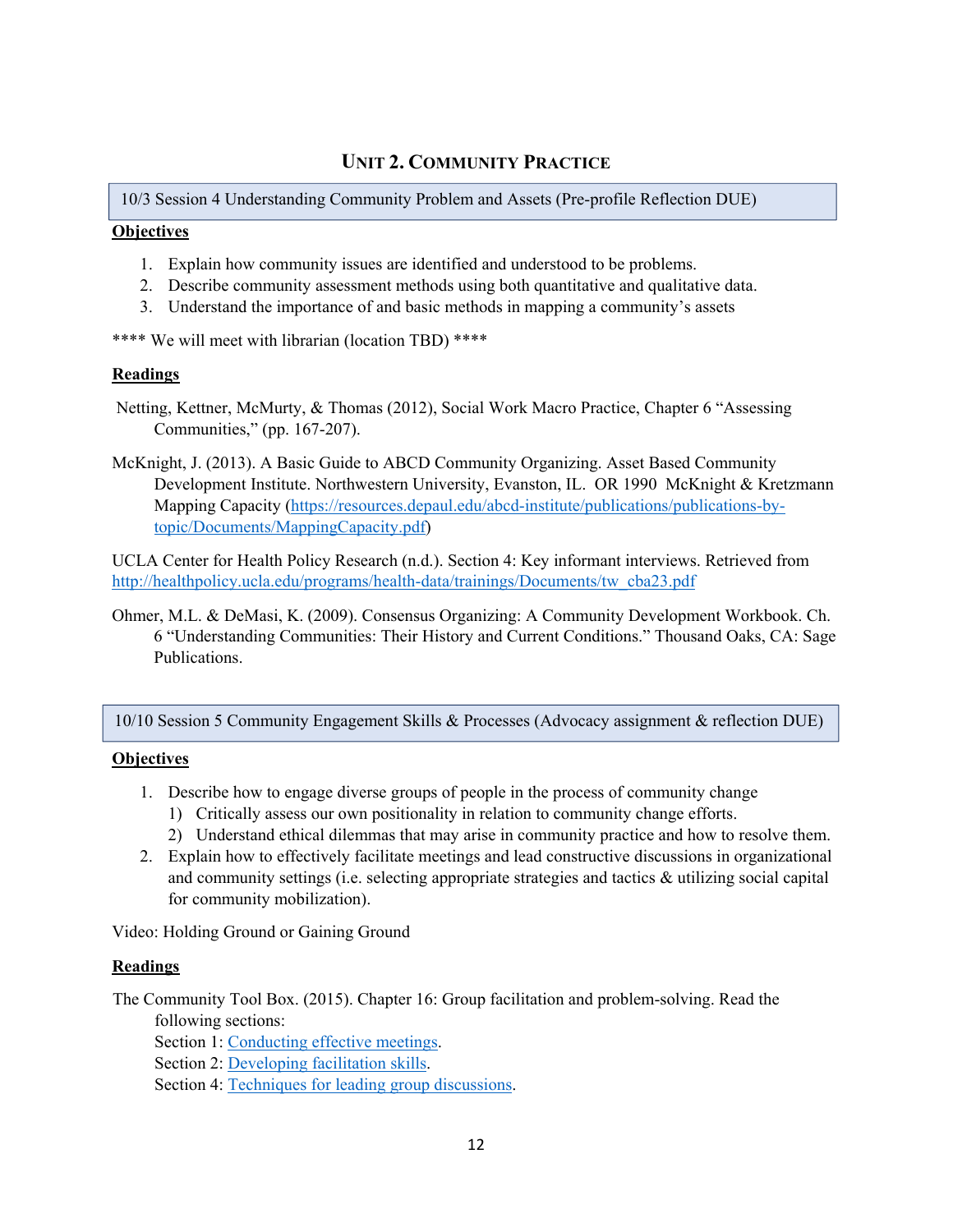- Gutiérrez, L. M., Lewis, E. A., Dessel, A. B., & Spencer, M. (2013). Principles, skills, and practice strategies for promoting multicultural communication and collaboration. In M. O. Weil, M. Reisch, & M. Ohmer (Eds.), The handbook of community practice (2nd ed.) (pp. 445-460) Thousand Oaks, CA: Sage.
- Pyle (2014), Progressive Community Organizing: Reflective Practice in a Globalizing World, Chapter 9 "Tactics for Change" (pp. 1-20). E-book access to UM student: http://ebookcentral.proquest.com/lib/umichigan/reader.action?ppg=88&docID=1323286&tm=1504 534932452

Staples, L. H. (2001). Insider/outsider upsides and downsides. *Social Work with Groups* 23(2), 19-35.

Recommended Reading:

- Hardina, D. (2004). Guidelines for ethical practice in community organization, *Social Work* 49 (4), 595604.
- Cress, D. and Snow, D. (1996) Mobilization at the Margins: Resources, Benefactors, and the Viability of Homeless Social Movement Organizations, *American Sociological Review* 61, 1089-1109.

# **\*\*\*NO CLASS ON 10/17/16 – FALL BREAK\*\*\***

10/24 Session 6 Solving Community Problems: strategies, Part 1

#### **Objectives**

- 1. Understand, compare, and contrast different types of community interventions.
- 2. Describe ways that multiple organizations can collaborate to solve community problems.
- 3. Explain the differences between conflict- and consensus-based community organizing and when one approach is better indicated to solve a community problem.
- 4. Describe the different professional roles social workers adopt in community change efforts.

#### Readings:

- Administration for Children & Families. (2008). Interagency collaboration. Retrieved from http://www.childwelfare.gov/pubs/acloserlook/interagency/interagency.pdf
- Gamble, D., & Weil, M. (2010). Community practice skills: Local to global perspectives. (Chapter 2: Conceptual frameworks and models for community practice, pp. 24-46). New York: Columbia University Press.
- Hoefer, R., & Chigbu, K. (2015). The motivation and persuasion process (map): Proposing a practice model for community intervention. *Journal of Community Practice*, 23(1), 51-75.

#### 10/31 Session 7 Solving Community Problems: strategies, Part 2

#### **Objectives**

- 1. Understand, compare, and contrast different types of community interventions.
- 2. Describe effective community practice methods with LGBTiQ communities, youth, and older adults.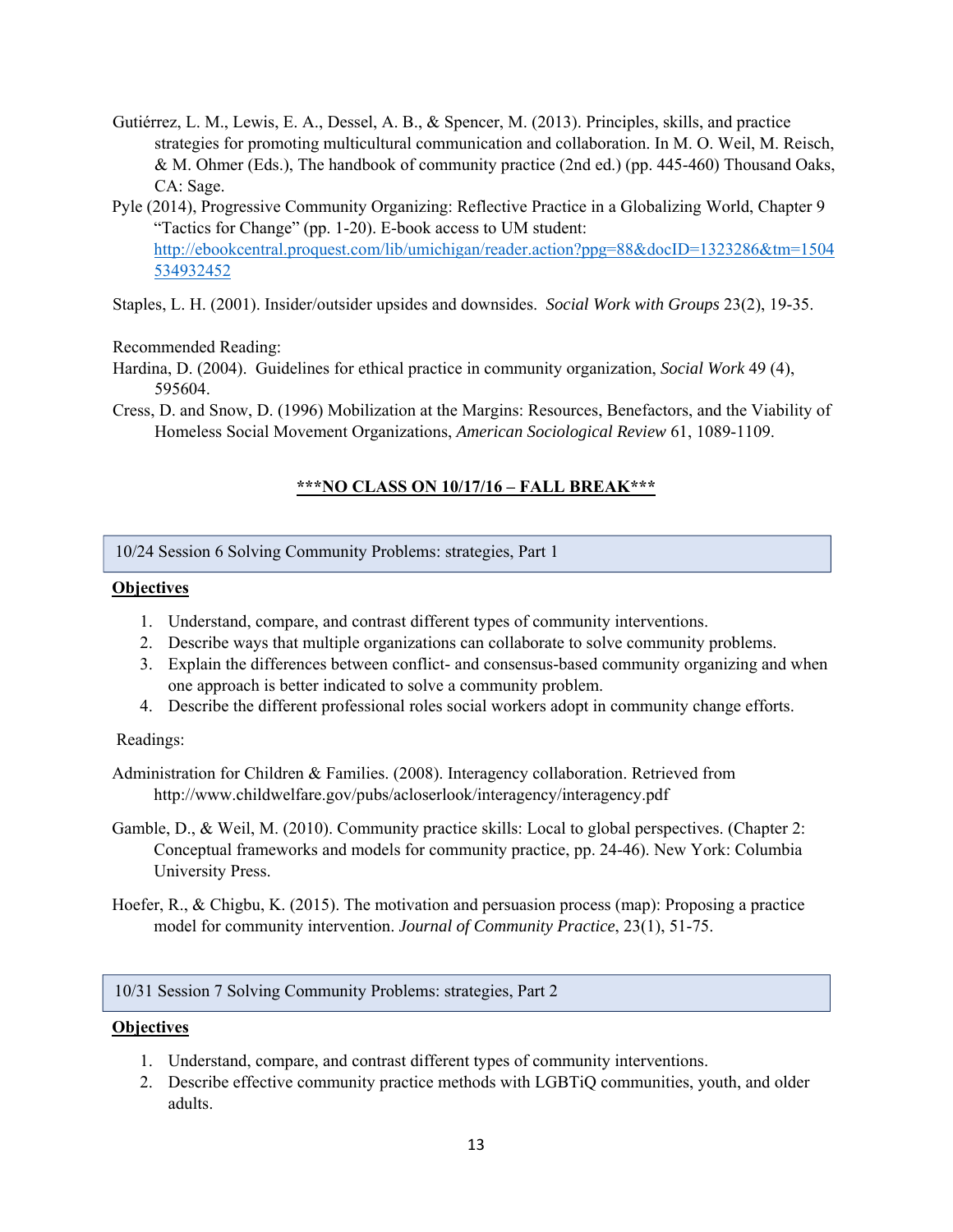#### **Readings**

- Chaskin, R. J. (2009). Toward a theory of change in community-based practice with youth: A case-study exploration. *Children and Youth Services Review,* 31, 1127-1134.
- Craig, S. L. (2011). Precarious partnerships: Designing a community needs assessment to develop a system of care for gay, lesbian, bisexual, transgender, and questioning (GLBTQ) youths. *Journal of Community Practice*, 19(3), 274-291.
- Nystrom, N., & Jones, T. (2003). Community building with aging and old lesbians. *American Journal of Community Psychology* 31(3/4), 293-300.

11/7 Session 8 Community Observation Day

In lieu of meeting for class, student teams will complete their community observations as part of the Community Profile assignment, though teams can schedule a different date for their observations.

#### **UNIT 3. STRENGTHENING HUMAN SERVICE ORGANIZATIONS**

#### 11/14 Session 9 Understanding Human Service Organizations

#### **Objectives**

- 1. Understand key characteristics and functions of communities and human service organizations.
- 2. Describe the importance of and best practices concerning supervision and professional development.

#### **Readings**

- Smith (2008). The Challenge of Strengthening Nonprofits and Civil Society. *Public Administration Review*, S132-S145.
- Bradach, J. (2003). Going to scale: The challenge of replicating social programs. *Stanford Social Innovation Review*, 19-25.
- Sutton, R. (2003). Sparking nonprofit innovation: Weird management ideas that work, *Stanford Social Innovation Review*, 42-49.
- Wandersman, Goodman, & Butterfoss (2005). Community Organizing and Community Building for Health (2nd edition), Chapter 16 " Understanding Coalitions and How They Operate as Organizations" pp. 292-312.
- Hasenfeld, Y. (2015). What Exactly Is Human Services Management?, *Human Service Organizations: Management, Leadership & Governance*, 39:1, 1-5
- Brody, R. Effectively managing human service organizations "Strategic Planning" (Chapter 2, pp. 20-38).
- Austin, M. J., & Vu, C. M. (2012). Assessment of organizations. In C. A. Glisson, C. N. Dulmus, & K. M. Sowers (Eds.), Social work practice with groups, communities, and organizations: Evidencebased assessments and interventions (pp. 131-157). Hoboken, NJ: Wiley.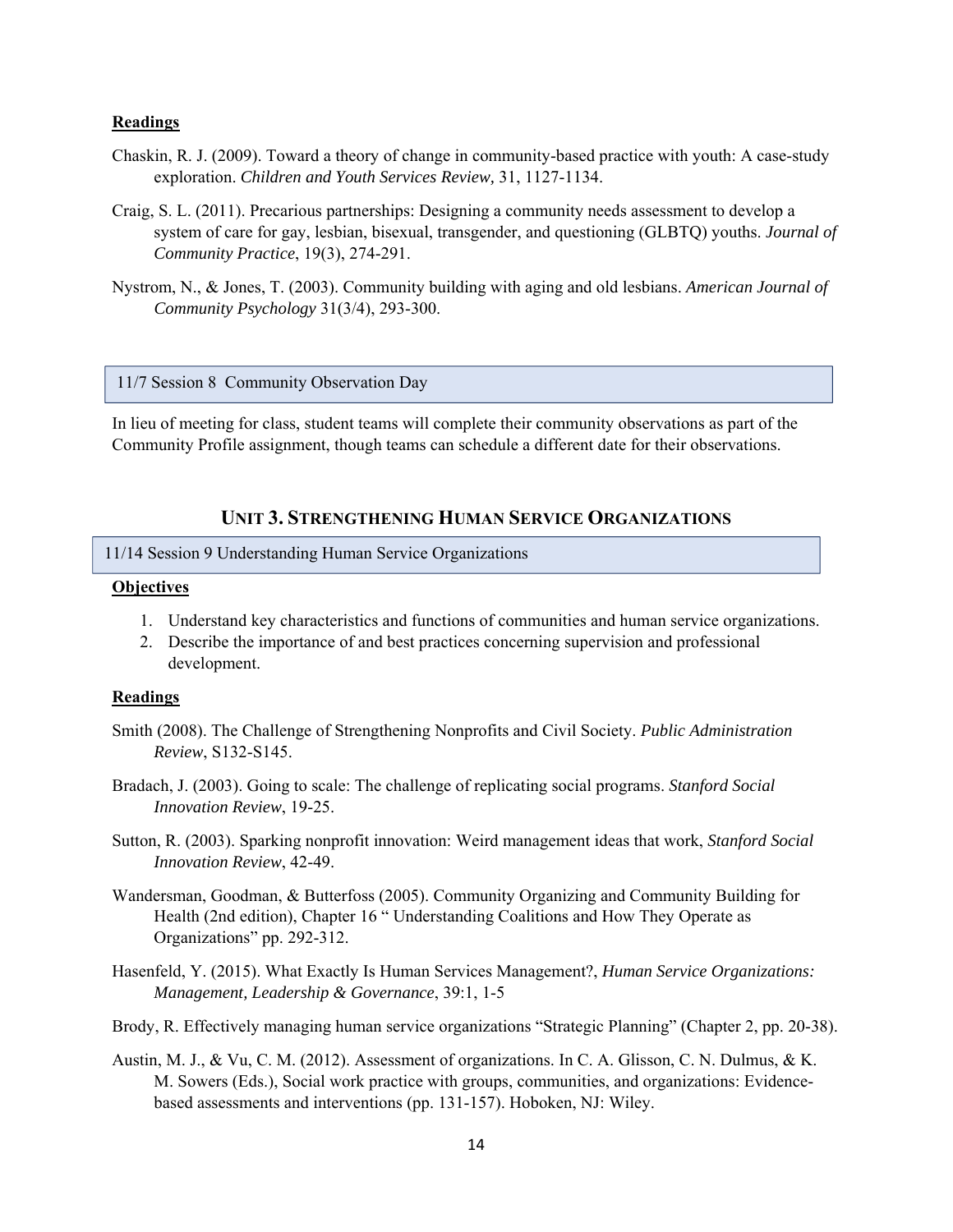Hopkins, K. M. (2009). Supervision, development, and training for staff and volunteers. In R. J. Patti (Ed.), The handbook of human services management (2nd ed.). Thousand Oaks, CA: Sage.

11/21 Session 10 Community Profile Presentations (Community Profile DUE)

Teams will present their community profiles in class.

11/28 Session 11 Program Development in Human Service Organizations

#### **Objectives**

- 1. Draft a logic model to identify the inputs, activities, outputs, and outcomes of a program or intervention that address an identified problem(s) from a community assessment.
	- a. Linking programs to organizational mission and goals: Models & stages
	- b. Translating goals into objectives: Promoting community participation see
	- c. Evaluating program outcomes and Managing information
- 2. Articulate a theory of change for a program or intervention a coherent, evidence-based explanation of how program or intervention activities will result in desired outcomes
- 3. Describe Proposal writing and strategies for resource development

#### **Readings**

- Hasenfeld, Y. (2001). Program development, in J. Rothman, et al, eds., Strategies of community intervention, 6th ed. (pp. 456-477), Itasca, IL: F.E. Peacock.
- Martin, L. L. (2009). Program planning and management. In R. J. Patti (Ed.), The handbook of human services management (2nd ed.). Thousand Oaks, CA: Sage.
- W.K. Kellogg Foundation. (2004). Logic model development guide. (Read Chapters 1-3, pp. 1-34). Battle Creek, MI. Objectives:
- Coley, SM & Scheinberg, CA (2014). Proposal Writing: Effective Grantsmanship-5th edition. Thousand Oaks, CA: Sage Publications

Recommended Reading:

McBrearty, S (2007). Social enterprise: A solution for the voluntary sector? *Social Enterprise Journal*, 3(1), 67-77.

Foundation Center (2007). Proposal Writing Short Course. (http://foundationcenter.org/getstarted/tutorials/shortcourse/index.html) Foundation Center (2007). Proposal Budgeting Basics. (http://foundationcenter.org/getstarted/tutorials/prop\_budgt/index.html) Foundation Center (2007). Letter of inquiry/intent. (http://foundationcenter.org/getstarted/faqs/html/letter.html/) Examples of proposals, (http://npguides.org/index.html, http://foundationcenter.org/getstarted/faqs/html/propsample.html & Inquiry Letter, http://npguides.org/guide/inquiry\_letter.htm, & http://foundationcenter.org/getstarted/faqs/html/loi.html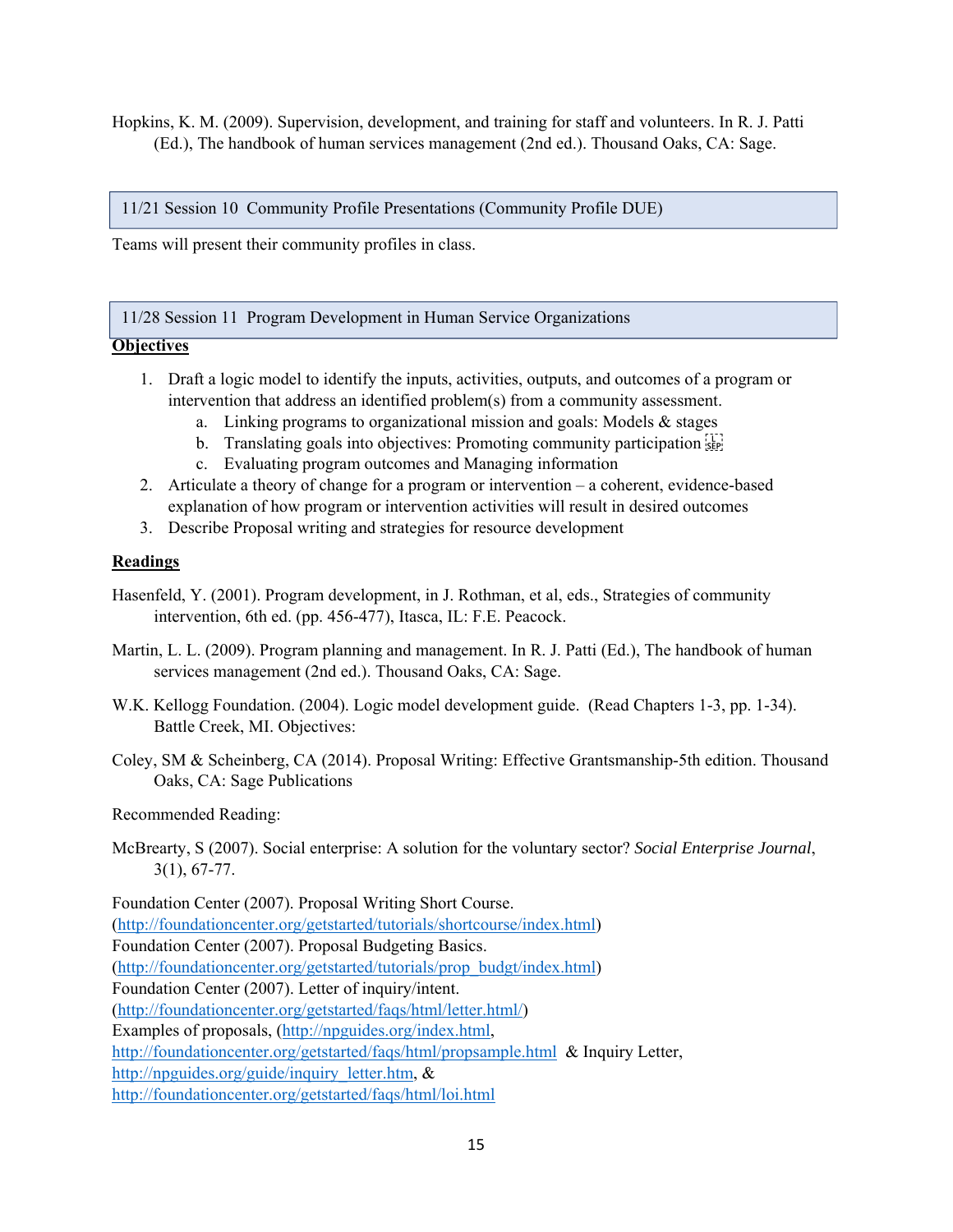12/5 Session 12 Organizational Change and Innovation, Part 1 (Concept Paper/Mini Grant Proposal DUE)

#### **Objectives**

- 1. Understand how organizational culture and climate affect the experiences of employees, interns, volunteers, and participants and human service organization performance.
- 2. Describe organizational factors associated with the successful adoption and implementation of evidence-based practices.

#### **Readings**

- Despard, M. R. (2016). Challenges in implementing evidence-based practices and programs in nonprofit human service organizations*. Journal of Evidence-Informed Social Work*, 1-18.
- Fixsen, D. L., Blase, K. A., Naoom, S. F., & Wallace, F. (2009). Core implementation components. *Research on Social Work Practice*, 19(5), 531-540. doi: 10.1177/1049731509335549
- Glisson, C. (2015). The role of organizational culture and climate in innovation and effectiveness. *Human Service Organizations: Management, Leadership & Governance*, 39, 245-250. doi:10.1080/23303131.2015.1087770

#### 12/12 Session 13 Organizational Change and Innovation, Part 2

#### **Objectives**

- 1. Understand how marginalization, discrimination, and oppression are expressed in human service organizations.
- 2. Describe how to promote diversity, inclusion, and equity in human service organizations through anti-oppressive practice.

Video: American Revolutionary: The Evolution of Grace Lee Boggs

#### **Readings**

- James, J., Green, D., Rodriguez, C., & Fong, R. (2008). Addressing disproportionality through undoing racism, leadership development, and community engagement. *Child Welfare*, 87(2), 279-296.
- Karabanow, J. (2004). Making organizations work: Exploring characteristics of anti-oppressive organizational structures in street youth shelters. *Journal of Social Work*, 4, 47-60.
- Messinger, L. (2013). Reflections on LGBT students in social work field education. Field Educator, 3(1), 116. Retrieved from http://www2.simmons.edu/ssw/fe/i/Messinger.pdf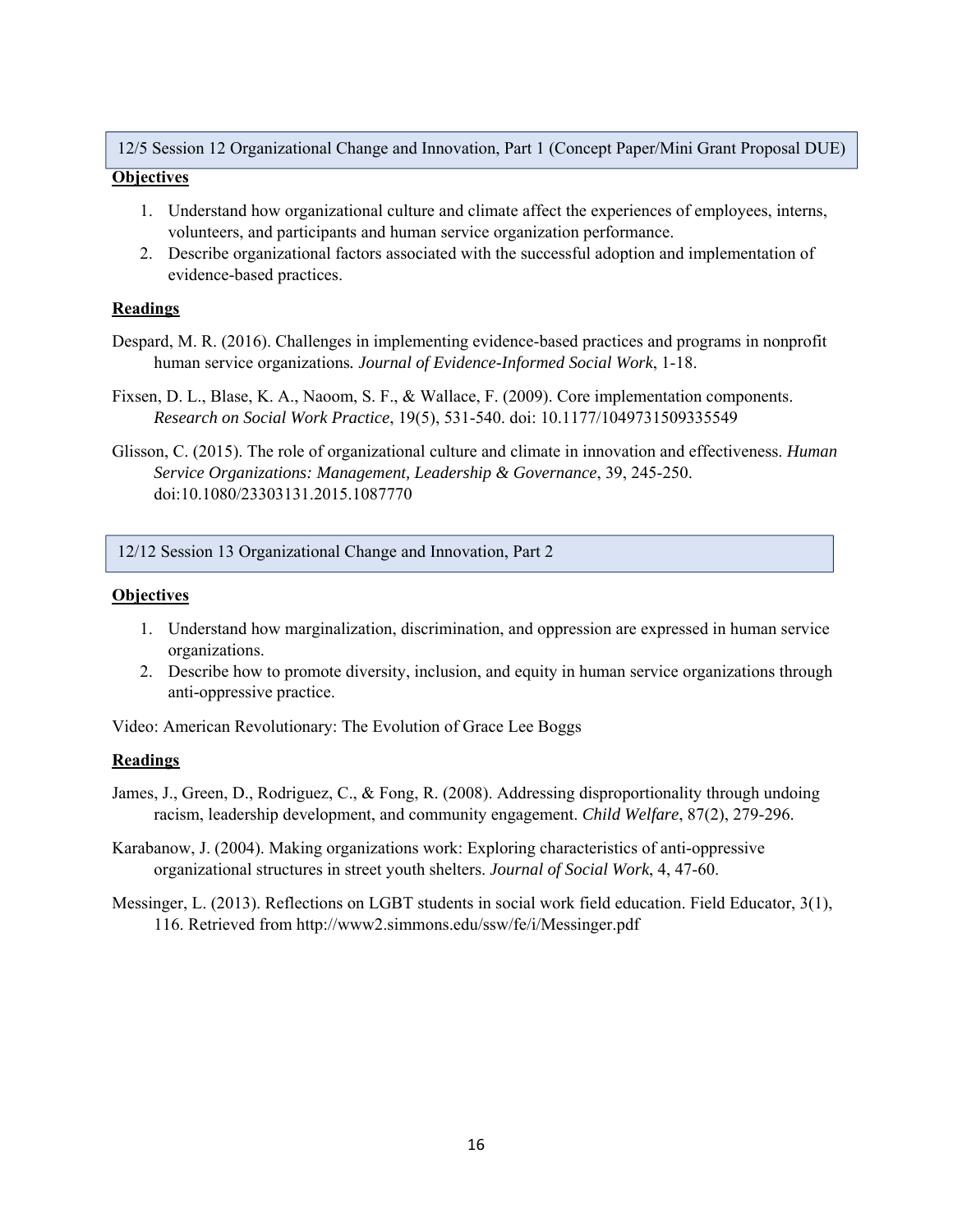# **DESCRIPTIONS OF ASSIGNMENTS FOR SW 560**

# **ASSIGNMENT 1: ADVOCACY ASSIGNMENT (INDIVIDUAL PROJECT)**

There are two options for the Advocacy Practice Assignment. **Option A** is a Speak Out. Students will choose and research an issue of social injustice, write a statement (letter to editor, op-ed column, or script from a public presentation or testimony) intended to influence public opinion and/or decisions regarding the issue, and write a 2-page double-spaced reflection paper on the experience. **Option B** is a Coalition Assessment. In a 3 to 5-page double-spaced paper, students will identify, assess, and analyze a local organization, coalition, or collaborative that is working for community of social change concerning an issue(s) of injustice. Students will also write a 2-page double-spaced reflection paper concerning their assignment experience.

# **Option A: Speak Out**

Hoefer (2009) defines advocacy practice as when a "social worker takes action in a systematic and purposeful way to defend, represent, or otherwise advance the cause of one or more clients at the individual, group, organizational, or community level, in order to promote social justice." Using this assignment to operationalize our School's emphasis on Privilege, Oppression, Diversity and Social Justice (PODS), you are expected to speak on behalf of a client or a cause in a public forum in order to influence decisions regarding your group or cause. The main purpose of this assignment is to introduce you to the process of policy advocacy; how actively you pursue it is up to you.

#### Step 1: Select an issue

Select an issue or cause of interest to you that is connected to a particular marginalized group or social justice issue. It can be an issue related to a policy you have studied in your social welfare policy course. Or, if you are currently in a field placement, you may want to focus on an issue affecting your agency or its service users. However, if you are planning to undertake an agency related project, please discuss this with me in terms of agency support and approval. You may also want to consult with your field instructor.

# Step 2: Research the issues

Research the topic from its historical perspective to the current situation to provide background information and develop a position. This may include a review of policy discussions, relevant reports, or social work literature. It may also be helpful to interview someone knowledgeable about the subject. You will be asked to provide a bibliography of all the sources reviewed. Based upon your review of the literature and the facts of the case, write an outline of the remarks you will use to guide your oral presentation or advocacy.

#### Step 3: Write your statement

Select the proper forum for your advocacy effort. This could include a letter to the editor, a Youtube video, or a speak out script from a forum that may consist of any public hearing, legislative committee, or special commission that is authorized to deal with your issue such as county board of commissioners, the regents of a university or community college, school board trustees, the planning commission of a unit of government, or the board of directors of a human service organization. Whether it is a written document submitted for review or a script that you read from in a video or at a forum, please turn in the statement.

Step 4: Reflect on the process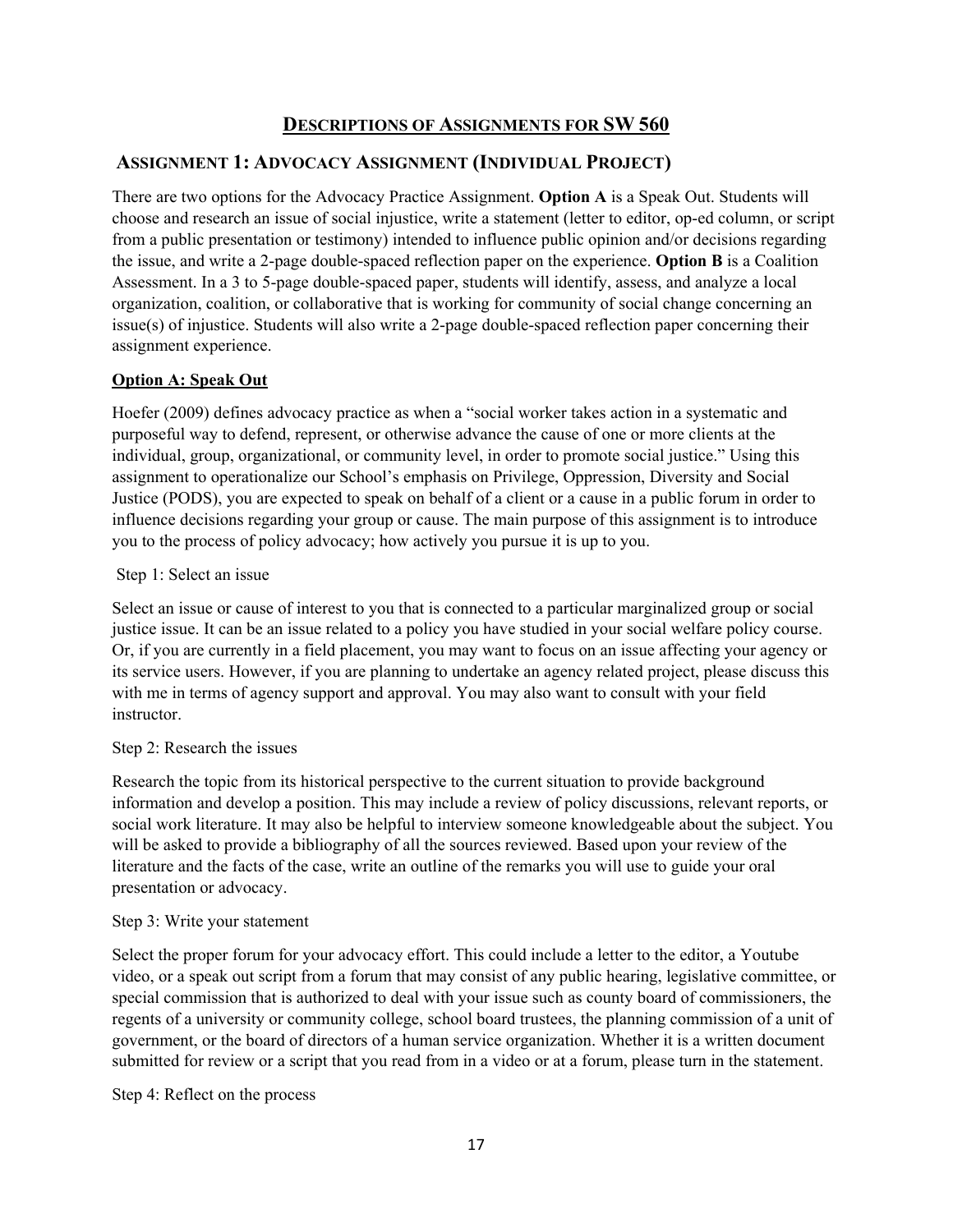In the effort to be reflective practitioners, you are expected to write a two-page, double- spaced reflection paper which addresses the following:

- Summarize how you developed your project, specifically why you chose the particular issue you did and the rationale for how you framed it.
- In terms of your project, what do you see as its strengths and the areas for improvement? While it is appropriate to focus on the product developed, emphasis should be given to the process or skills you used to develop your op-ed or prepared testimony.
- Reflect on the potential impact of your advocacy effort of behalf of your client group or cause. How might you integrate advocacy into your future social work practice?

# **Option B: Coalition Assignment**

Step 1: Identify a local organization

Identify a local organization, coalition or collaboration (public or private) that is working for change on an issue that you have interest in.

Step 2: Gather information on the organization

Attend a meeting of this group, interview someone in a leadership role and review written materials that the organization, coalition or collaboration has available and use newspapers as resources to understand the current context.

#### Step 3: Write a Statement

Prepare a written 3 to 5 page (double-spaced) overview to analyze the group's effort and your opinion of its effectiveness. In this overview, define the issue, describe the organization, coalition or collaboration and who is involved in the effort, identify the goals and strategies that the group is using to advocate for change, and identify what would be considered a success or failure for this group. End with a short paragraph summarizing your opinion of the group's effectiveness. In an Appendix, include a summary of the meeting you attended and of the key informant interview.

#### Step 4: Reflect on the process

You are expected to write a two-page, double-spaced reflection paper which addresses the following:

- Summarize how you developed your project, specifically why you chose the particular organization you did and what you learned from the process.
- What knowledge or skills did you gain from the assignment?
- In terms of your organization, coalition, or collaboration, what do you see as its strengths and the areas it stands in need of improvement?
- Reflect on the potential impact of this organization's advocacy effort of behalf of your client group or cause. How might you integrate advocacy into your future social work practice?

Work to submit to instructor-Submit as one document via Canvas by October 10.

- Op-Ed piece, written testimony (Option 1), 3-5 page
- Written Summary (Option 2)
- Bibliography and list of interviews conducted
- Reflection paper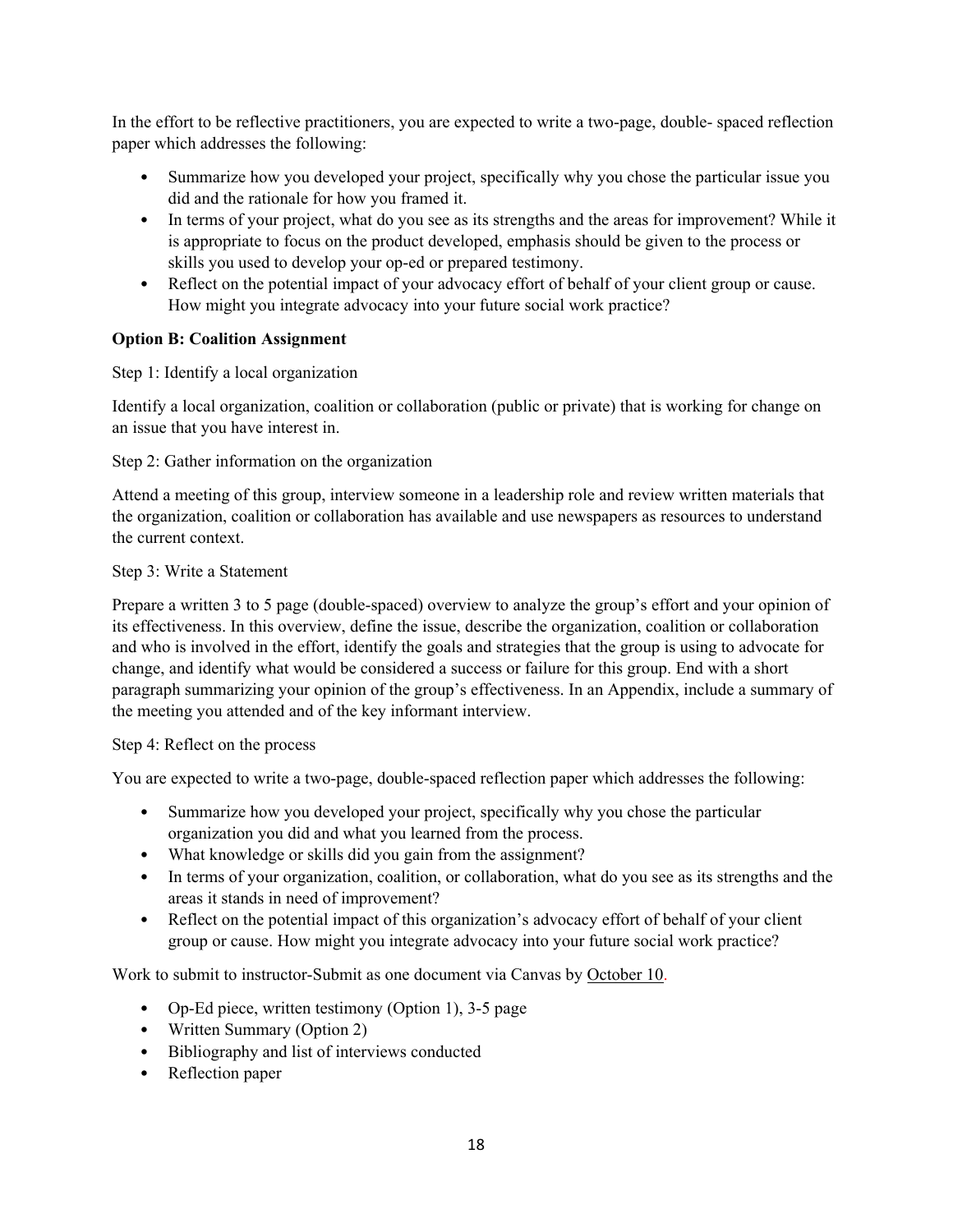# **ASSIGNMENT 2: COMMUNITY PROFILE (TEAM PROJECT)**

 Working collaboratively in groups (3 to 4 students), you will develop a profile of a selected community within Michigan. Your profile will be created using a combination of observational and quantitative data. The profile will consist of a presentation, which for the purposes of this assignment you are developing for distribution to a group of concerned citizens and public officials. You will develop a 15 minute presentation to be delivered in class. You will assume that the class is a group of concerned citizens and officials interested in understanding your chosen community.

The assignment has several purposes:

- To learn the skills necessary for understanding and analyzing a community;
- To gain experience in reflective practice at the community level;
- To learn and practice skills important to working in a team; and
- To learn how to present your analysis in a professional manner.

There are two important dates regarding this assignment:

- Pre-profile reflection (prepared as a group) Due by October 3.
- Community profile, including a summary of observational data, team minutes, and group evaluation/ (prepared individually). Due in class November 21.

#### Step 1: Develop Teams

You will be given time to form self-selected teams in the second session of the class. It is important to assign roles (i.e. facilitator, note taker, reporter, time keeper, process evaluator, etc.—these roles can rotate so that everyone can experience multiple roles), identify ground rules, and develop an evaluation process for your team to identify strengths and areas for improvement. It is recommended to include an informal evaluation process at each meeting (e.g. at the end of the meeting ask people to share what they liked about the meeting and one thing they thought could be improved). It is required to evaluate your group process at the end of the project.

Effective task groups keep minutes in order to promote accountability, the achievement of results, and transparency in decision making. Therefore, your groups are expected to keep minutes of your meetings. Minutes should be at least one page in length for each meeting.

In the beginning of the term, some class time will be allocated to enable your team to get established. A check-in process will occur periodically until the assignment is completed.

Step 2: Select community and complete *pre-profile* reflection

Each team will select a community to assess—this includes both needs and assets (also commonly called strengths). The community you choose must include a geographic location, but can also focus on a specific population. The selected community should be one that is considered underserved or disenfranchised. If you select a population-based community, you should plan to observe and assess them within a geographic context. Please consider selecting a community that is easy to observe and assess. You should consider elements such as geographic proximity, access to the community and available information about the community.

Examples of communities that have been assessed in past 560 classes include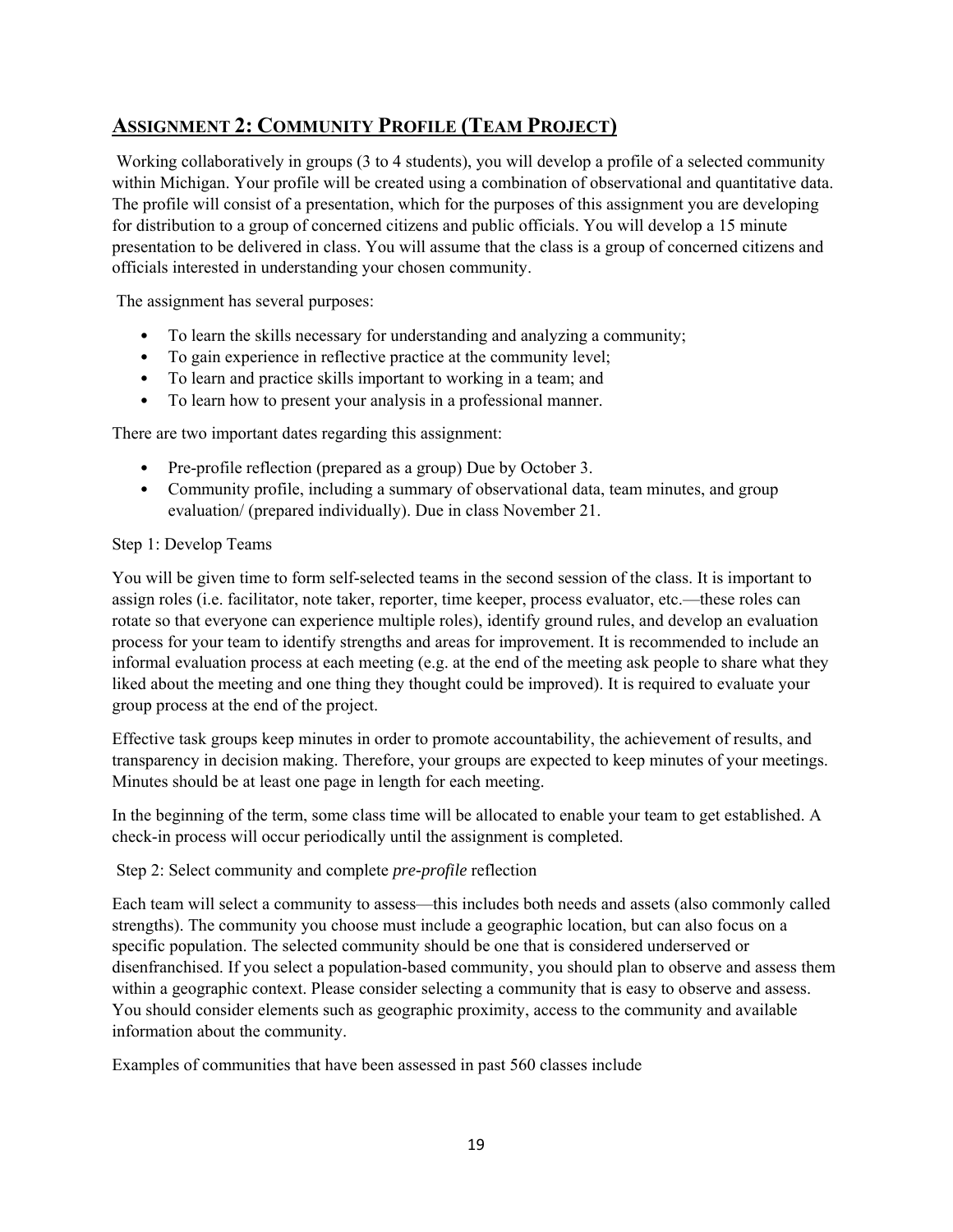• homelessness in Washtenaw County, aging in Wayne County, Brightmoor community in Detroit, mentally ill adults in Detroit, City of Howell in Livingston County, children with learning disabilities in the Ann Arbor community, and the Enterprise Community in Lake County.

Work to submit to instructor—Due in class October 3. After you have selected your community, in the spirit of reflective practice, as a group write a two-page, double-spaced paper addressing the following points:

- What community and why
- What are some of the things you might examine (both through observation and quantitatively)
- What do you expect to find and why
- What comparisons do you expect to make and why

Also feel free to list any questions or concerns you would like to consult with me about. Please ensure that each team member's name is listed on the top of the page. Bullet points or short paragraphs are fine. The use of headings is encouraged. References are not necessary, but you are expected to integrate ideas from the course.

# Step 3: Develop the community profile

Once you determine your focus, you will research the community using both observation and quantitative data.

**Observation**. Your small group will conduct an observational study of your selected community. If you chose a target population, visit a location where the population is likely to be found. Your group observation can be supplemented with *key informant interviews or document analysis*, which although not required, might provide important insights. Interviews can be held with community or organizational leaders, but not members of vulnerable populations. Please consult with me in selecting key informants. As a team, you will find a mutually convenient time to observe the community. However, we are not having class on November 7, so I encourage you to use that day to conduct your observation and schedule any other conversations.

Your group will also learn about the community by looking up official statistical data collected about that community (I highly recommend do some sorts in pre-observation stage). In contrast, the observational data will provide a *different* perspective on your particular neighborhood. When your group begins to observe the neighborhood, you might walk; stand on a corner or drive by slowly through the neighborhood using a windshield survey. Use all your senses to begin to understand the neighborhood. You are permitted to take photographs, but make sure any people captured are not identifiable. It is best to take photographs that do not contain people. Record your observations as soon as possible— perhaps even using a tape recorder. In your observations, note the following dimensions:

- What is the name of the community/neighborhood? What are the main geographic boundaries and natural barriers? Is the neighborhood geographically isolated or cut off from surrounding neighborhoods?
- Is there evidence of what people do for a living? What kinds of commercial enterprises do you see? Do you see evidence of unemployment? What type of transportation is available?
- What kinds of people (social class, race, ethnicity, and age) are observed? How do people react to you? Are there many religious buildings? What types of parks, recreational areas or cultural resources are present? What are the housing conditions like? Are there distinct sub-communities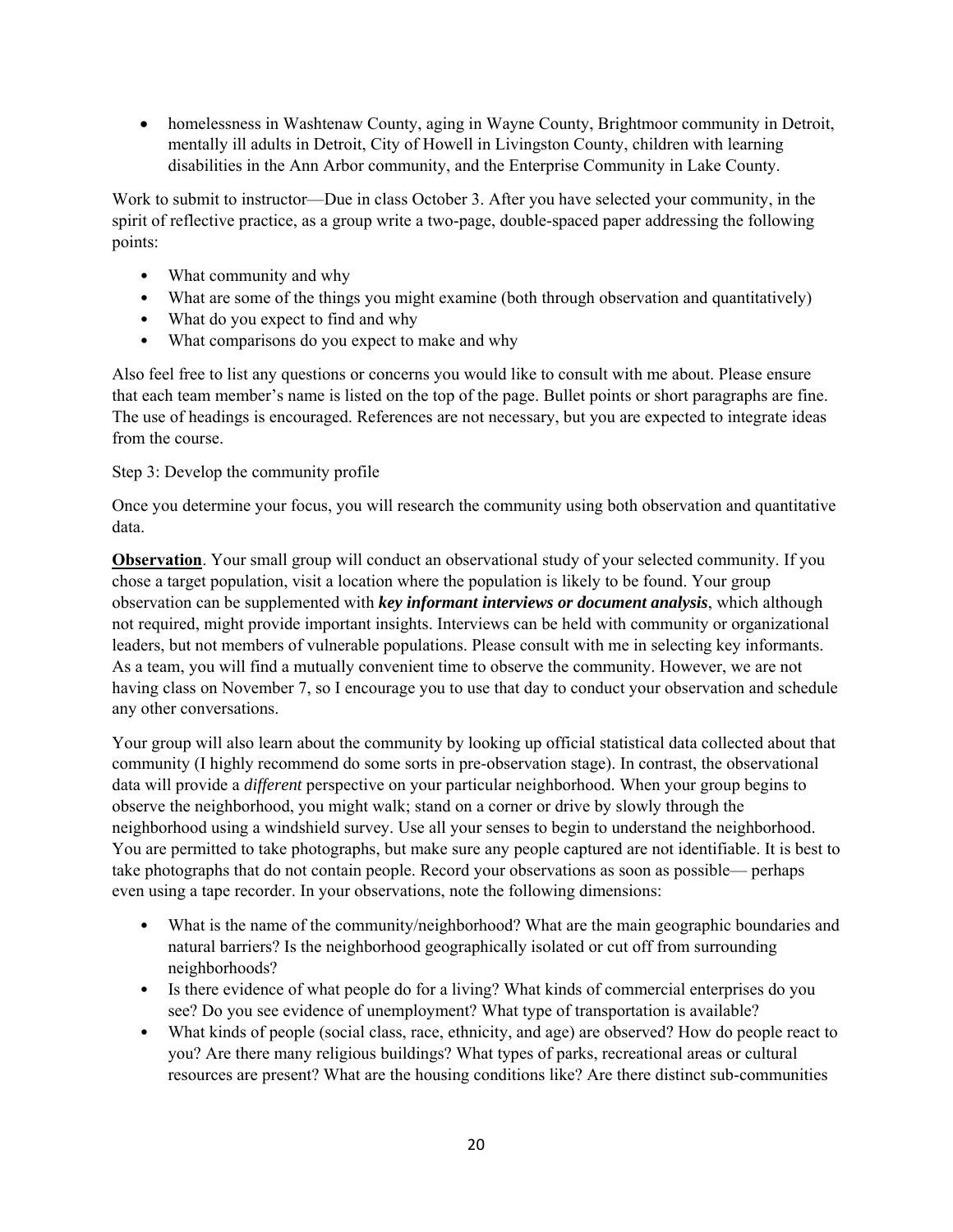within the larger community? What do people do who live here? Where are the schools, the primary stores, bars, community centers? Are they accessible?

- What is the condition of the roads, sidewalks, garbage collection, and other components of the community infrastructure?
- What kinds of schools are located in the community? What is their condition? Is there a local library?
- What kinds of voluntary agencies/social services are located in the community?

Be mindful of strengths and assets in the neighborhood as well as its needs, problems, or shortcomings.

Quantitative data. Your small group will use the American Community Survey produced by the U.S. Census Bureau to identify relevant quantitative indicators of your selected community. Your group will use quick tables, data profiles, multiyear profiles and narrative profiles provided in the American Community Survey to describe the geographic area. Your group will also develop your own custom tables. The community brief should include general characteristics, social characteristics, and economic characteristics. In addition, to help the reader/audience understand your community, you should include comparisons to other communities. For example, if you are examining home ownership in Ann Arbor, you may also want to compare this indicator in various sections of the city or compare to other cities, the state of Michigan or the country as a whole.

We will have a hands-on tutorial by a University librarian (10/3) on how to use census data and find relevant public data as part of the community assessment process.

You will prepare a Power Point presentation that summarizes, analyzes and synthesizes the information you gathered during your observation and quantitatively.

The profile should be considered a professional presentation that an agency or group of concerned citizens would produce to educate citizens and elected officials. Use charts, graphs, other visuals, and text effectively to convey your points. The key messages of your visuals should be explained in brief narrative form. A handout can be helpful to summarize key information or you can simply share the Power point slides or prezi if this contains all the pertinent information. In class, you will share your key findings with your colleagues. You will have 15 minutes for the presentation, including a brief question and answer period. Be prepared to highlight important findings that build on community strengths and address community needs.

Step 4: Individual Reflection: After the presentation, each team member is to reflect on the group process and what has been learned from this project, submitting a two-page reflection to the instructor via e-mail. This can be sent along with an evaluation sheet that will be provided in class.

Work to submit to instructor as a team—Due in class November 21.

Please give these things to me before your presentation.

- Minutes from your group meetings
- Copy of your Power Point slides and other visual aids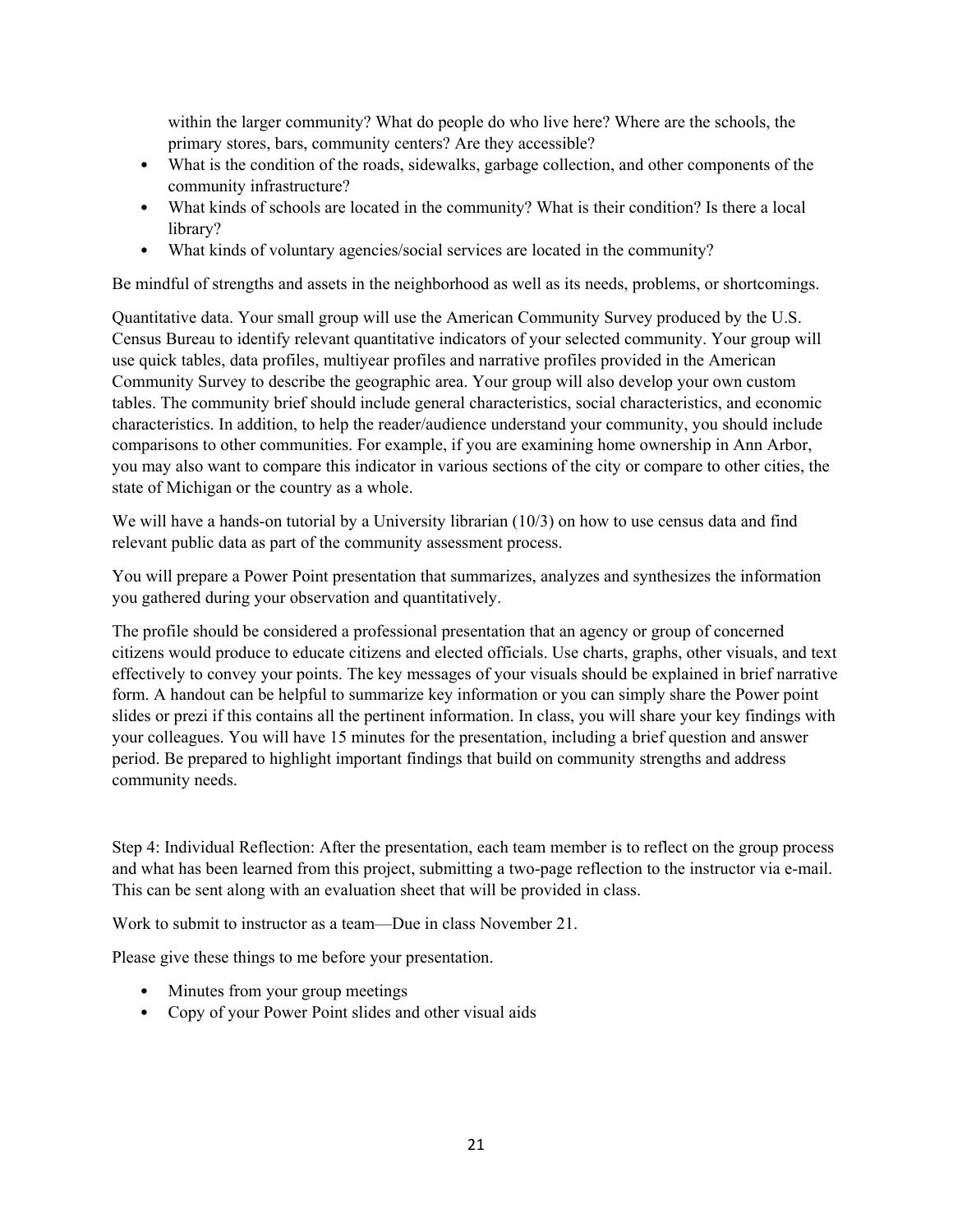# **ASSIGNMENT 3: CONCEPT PAPER/MINI-GRANT PROPOSAL (GROUPS OF TWO OR INDIVIDUALLY)**

This assignment involves the development of a concept or pre-proposal paper for a small grant to support some program innovation/development to be submitted to a foundation or funding organization. The assignment's central goal is to learn skills associated with proposal development. Thus, you will conceptualize and draft a mini-proposal (also known as a concept paper), addressing all of the essential elements of a formal proposal. You can choose a real foundation that provides grants in your area of interest or submit it to the "SW 560 Foundation".

You should write this grant as though you were a director or development officer of a community-based agency. You should give your organization a name and provide a brief description of the agency. If you are in a field placement, you may consider writing a proposal for your agency. You may also consider using an agency that is connected to your community profile or your advocacy issue, but this is not required. You may use a real agency or create your own.

For this assignment, you can either work with a partner or individually.

# **Step 1: Choose Agency and prepare background information**

Decide on your agency and prepare a short background statement (i.e. issues addressed, population served, orientation of agency, scope of agency, accomplishments of agency). This does not need to be extensive, but will help you with the development of your proposal. If you are using an actual agency, you may want to examine the agency's website for a mission statement and agency description.

#### **Step 2: Brainstorm project idea**

Based on the agency, brainstorm a project that you could develop and for which you could write a miniproposal. You might start by focusing on a particular population served at your agency, but you could also brainstorm a project that fills a current gap in services. For those in field placements, you may want to address a program needed within your agency. In brainstorming, you should consider the scope of the project. You may want to consider a project that would be 1-2 years in length and have a budget of \$100,000 or less.

#### **Step 3: Prepare Concept paper/Mini-proposal**

The paper may not exceed 5 pages. The concept/mini-proposal paper needs to contain the following elements. Use points 2 to 8 as headings in your proposal. Follow the order as specified below.

1. COVER LETTER: Include a cover letter (also called a transmittal letter) with the proposal. This letter should highlight the main points of the concept paper and indicate to the potential funding source why this project is important for them to fund (does NOT count against the five page limit). You may want to explain why the proposal may be of SW 560 Fall 2017 interest to the Foundation.

 2. AGENCY DESCRIPTION: A brief description of the agency, including mission, target population(s), and primary services. You can also include any key collaborators or partners related to the proposed services as well as agency personnel and strengths in relation to the project.